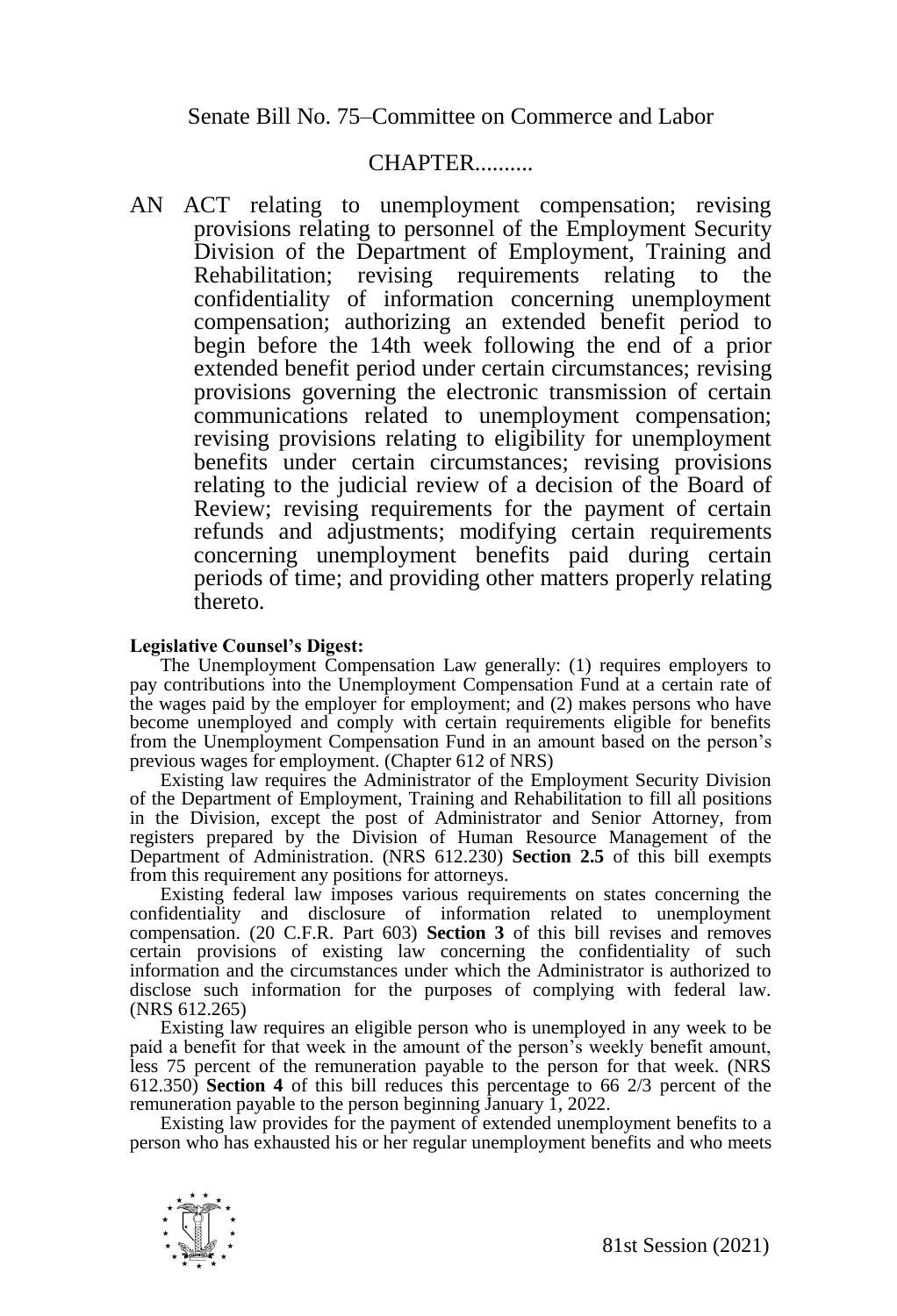certain eligibility requirements during an extended benefit period. (NRS 612.377, 612.3774) Under existing law, an extended benefit period: (1) begins after the Administrator makes certain determinations relating to the level of unemployment in this State; and (2) is prohibited from lasting more than 13 consecutive weeks. Existing law also prohibits an extended benefit period from beginning before the 14th week following the end of a prior extended benefit period which was in effect for Nevada. (NRS 612.377) **Section 5.5** of this bill authorizes an extended benefit period to begin before the 14th week following the end of a prior extended benefit period if authorized by federal law. **Section 20** of this bill applies this authorization retroactively on and after December 27, 2020.

Existing federal law requires that unemployment benefits be denied to certain employees of educational institutions for any period between successive academic years or terms, a vacation or a recess for a holiday, if there is reasonable assurance that the employee will return to service in the ensuing academic year for any educational institution. (26 U.S.C. § 3304(a)(6)) The United States Department of Labor has issued guidance setting forth certain procedures concerning the application of this requirement to employees of multiple educational institutions.  $(1)$ ,  $\overline{S}$ , Dept. of Labor UIPL 5-17 (2016)) **Sections 6** and 7 of this bill set forth requirements for determining the eligibility for unemployment benefits of persons who provide services in multiple capacities for educational institutions in accordance with federal guidance.

Under existing law, the Administrator or Division is authorized to provide documents or communications to a person electronically if the person has requested to receive documents or communications electronically. (NRS 612.253) **Sections 5, 8-13, 15-17 and 18** of this bill revise provisions of existing law requiring certain notices, bills and other communications relating to unemployment compensation to be mailed or personally served for the purposes of allowing such notices, bills and communications to be provided electronically.

**Section 13.5** of this bill specifies that a petition for judicial review of a decision of the Board of Review that is required to be served upon the Administrator under existing law is required to be served upon the Administrator at a designated office of the Administrator in Carson City. (NRS 612.530)

Existing law requires an employer who wishes to make an application for a refund or adjustment relating to a payment of contributions, forfeit or interest which has been erroneously collected to make such an application not later than 3 years after the date on which such payments become due. (NRS 612.655) **Section 17.5** of this bill removes the 3-year limitation with respect to applications for refunds. Under existing law, an adjustment or refund will not be made with respect to contributions on wages which have been included in the determination of an eligible claim for benefits unless it is shown to the satisfaction of the Administrator that the determination was due entirely to the fault or mistake of the Division. (NRS 612.655) **Section 17.5** removes these limitations with respect to the making of refunds.

**Section 18.5** of this bill prohibits the State of Nevada from being charged fees of any kind in any proceeding under the Unemployment Compensation Law.

Under existing law, an employer's contribution rate is based on the employer's experience rating, which reflects the amount of unemployment compensation benefits that are paid to former employees and charged to the employer's experience rating record. Existing law requires, in general, that a certain percentage of unemployment benefits paid to a person be charged against the experience rating record of each employer from which the person received wages during his or her base period. (NRS 612.550) **Section 19.5** of this bill provides that benefits paid to a person during the second or third calendar quarter of calendar year 2020 are

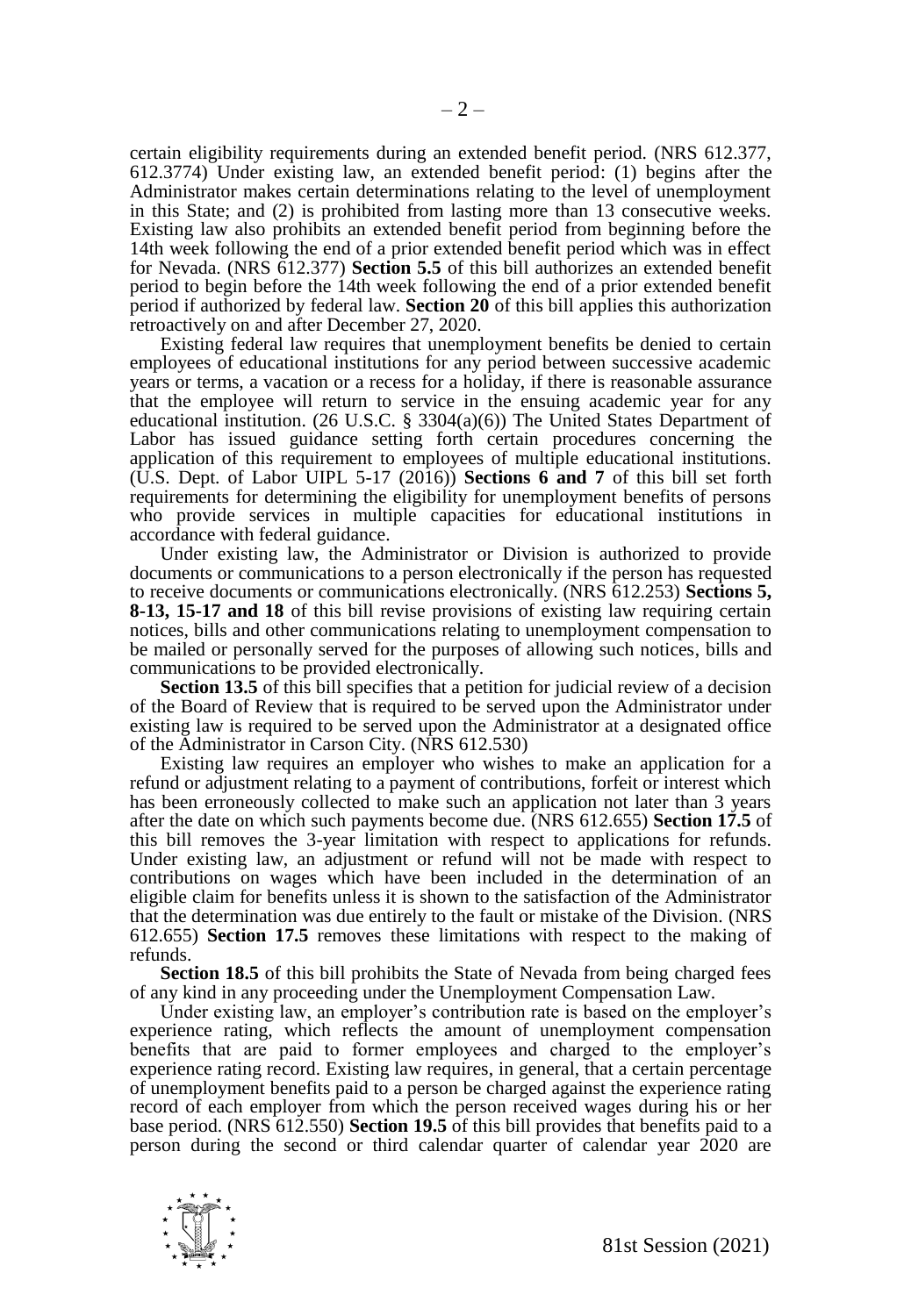prohibited from being charged against the experience rating record of any of the person's base period employers.

Existing law authorizes certain employers to reimburse the Unemployment Compensation Fund for benefits paid to their former employees rather than making quarterly contributions to the Fund. Existing law requires the Administrator to, after the end of each calendar quarter or at the end of any other period as determined by the Administrator, determine the amount of reimbursement due from each employer who has elected to make reimbursement in lieu of contributions and bill each such employer for that amount. (NRS 612.553) Existing federal law requires the Secretary of Labor to transfer funds to the accounts of the states in the Unemployment Trust Fund which are required to be used to reduce the amounts required to be paid in lieu of contributions by employers who have elected to make reimbursement in lieu of contributions for weeks of unemployment during the period beginning on March 13, 2020, and ending on September 6, 2021. (42 U.S.C. § 1103(i)) **Section 19.5** of this bill requires the Administrator, in determining the amount of reimbursement due from an employer who has elected to make reimbursement in lieu of contributions that is attributable to benefits paid to a person during a week of unemployment in which such federal funds are available, to reduce the amount of reimbursement due by such an amount as to: (1) use all such federal funds which are available; and  $(2)$  result in the employer owing no amount of reimbursement for that week.

EXPLANATION – Matter in *bolded italics* is new; matter between brackets **[**omitted material**]** is material to be omitted.

## THE PEOPLE OF THE STATE OF NEVADA, REPRESENTED IN SENATE AND ASSEMBLY, DO ENACT AS FOLLOWS:

## **Sections 1 and 2.** (Deleted by amendment.)

**Sec. 2.5.** NRS 612.230 is hereby amended to read as follows:

612.230 1. For the purpose of ensuring the impartial selection of personnel on the basis of merit, the Administrator shall fill all positions in the Division, except the post of Administrator and Senior Attorney **[**,**]** *and any positions for attorneys,* from registers prepared by the Division of Human Resource Management of the Department of Administration, in conformity with such rules, regulations and classification and compensation plans relating to the selection of personnel as may be adopted or prescribed by the Administrator.

2. The Administrator shall select all personnel either from the first five candidates on the eligible lists as provided in this chapter, or from the highest rating candidate within a radius of 60 miles of the place in which the duties of the position will be performed. The Administrator may fix the compensation and prescribe the duties and powers of such personnel, including such officers, accountants, attorneys, experts, and other persons as may be necessary in the performance of the duties under this chapter, and may delegate to

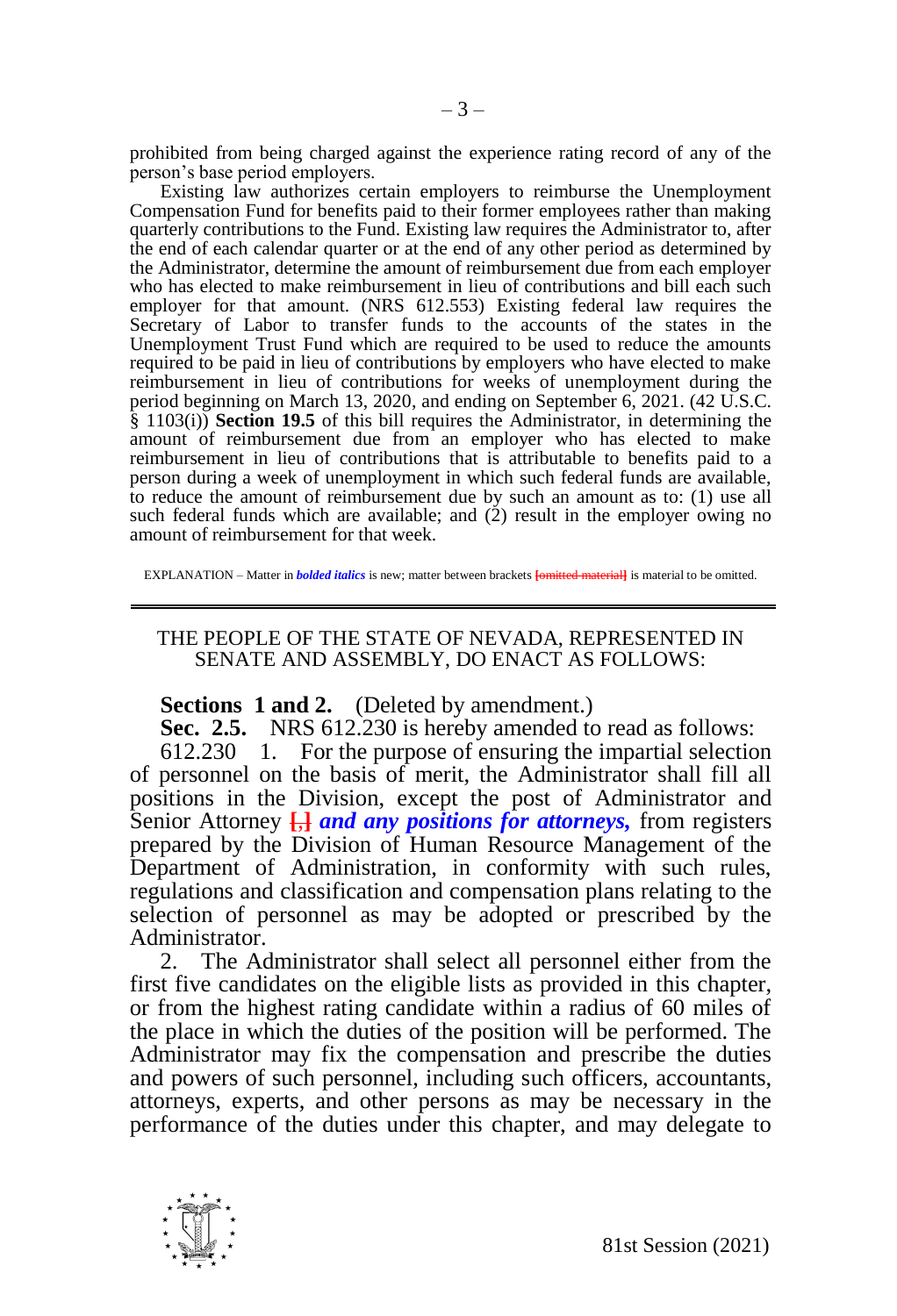any such person such power and authority as the Administrator deems reasonable and proper for its effective administration.

3. The Administrator shall classify positions under this chapter and shall establish salary schedules and minimum personnel standards for the positions so classified. The Administrator shall devise and establish fair and reasonable regulations governing promotions, demotions and terminations for cause in accordance with such established personnel practices as will tend to promote the morale and welfare of the organization.

4. The Administrator may grant educational leave stipends to officers and employees of the Division if all of the cost of the educational leave stipends may be paid from money of the Federal Government.

**Sec. 3.** NRS 612.265 is hereby amended to read as follows:

612.265 1. Except as otherwise provided in this section and NRS  $239.0115$ ,  $607.2\overline{17}$  and  $612.642$ , information obtained from any employing unit or person pursuant to the administration of this chapter *,* **[and]** any determination as to the benefit rights of any person *and any information relating to the contributions paid by an employing unit under this chapter* is confidential and may not be disclosed or be open to public inspection in any manner *.* **[**which would reveal the person's or employing unit's identity.**]**

2. **[**Any claimant or a legal representative of a claimant is entitled to**]** *The Administrator may disclose any confidential*  information **[**from the records of the Division, to the extent necessary for the proper presentation of the claimant's claim in any proceeding pursuant to this chapter. A claimant or an employing unit is not entitled to information from the records of the Division for any other purpose.**]** *in accordance with the requirements enumerated in 20 C.F.R. Part 603 or any successor regulation and any written guidance promulgated and issued by the United States Department of Labor consistent with 20 C.F.R. Part 603.*

3. The Administrator may, in accordance with a cooperative agreement among all participants in the statewide longitudinal data system developed pursuant to NRS 400.037 and administered pursuant to NRS 223.820, make the information obtained by the Division available to:

(a) The Board of Regents of the University of Nevada for the purpose of complying with the provisions of subsection 4 of NRS 396.531; and

(b) The Director of the Department of Employment, Training and Rehabilitation for the purpose of complying with the provisions of paragraph (d) of subsection 1 of NRS 232.920.

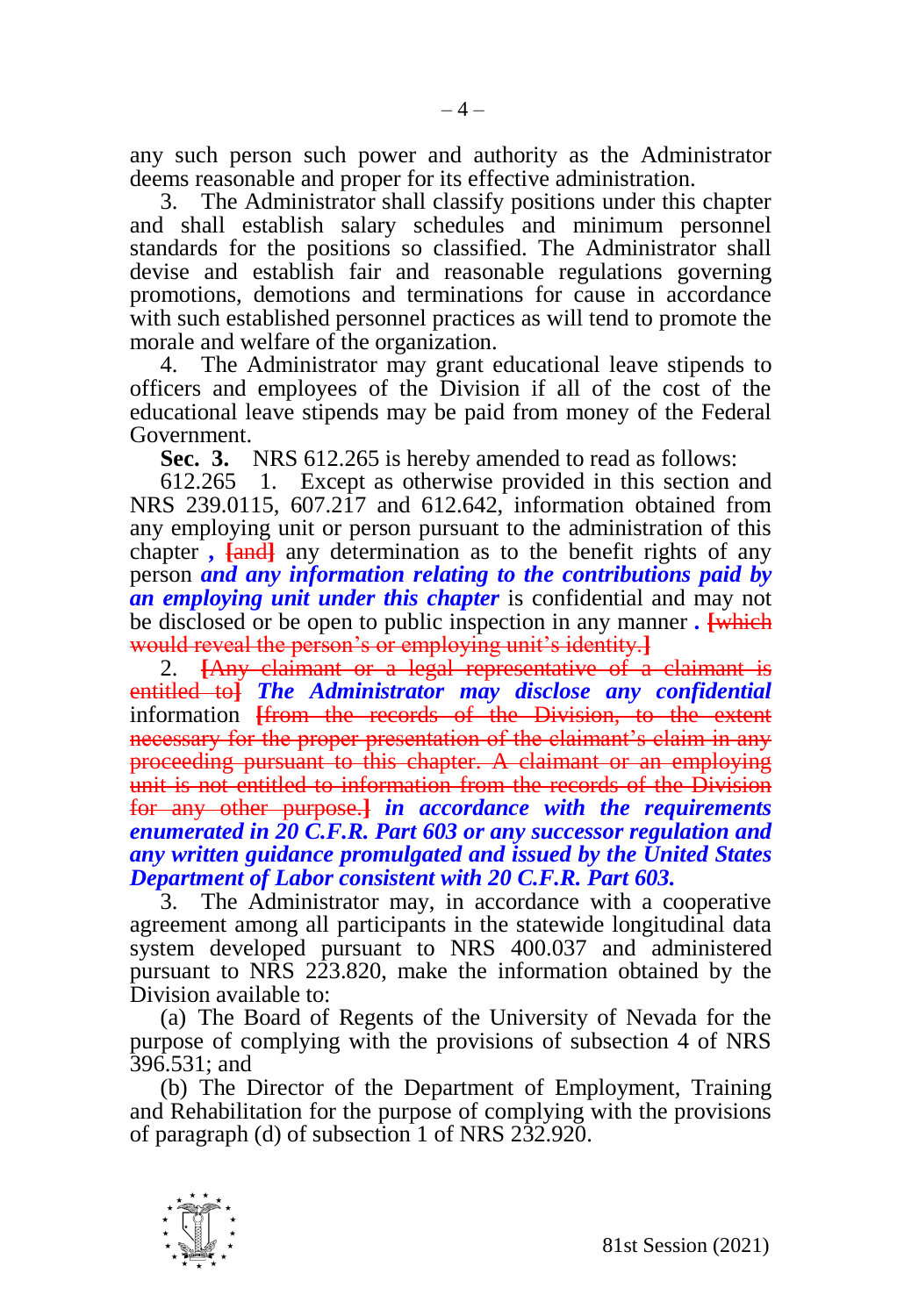4. **[**Subject to such restrictions as the Administrator may by regulation prescribe, the information obtained by the Division may be made available to:

(a) Any agency of this or any other state or any federal agency charged with the administration or enforcement of laws relating to unemployment compensation, public assistance, workers' compensation or labor and industrial relations, or the maintenance of a system of public employment offices;

(b) Any state or local agency for the enforcement of child support;

(c) The Internal Revenue Service of the Department of the Treasury;

(d) The Department of Taxation;

(e) The State Contractors' Board in the performance of its duties to enforce the provisions of chapter 624 of NRS; and

(f) The Secretary of State to operate the state business portal established pursuant to chapter 75A of NRS for the purposes of verifying that data submitted via the portal has satisfied the necessary requirements established by the Division, and as necessary to maintain the technical integrity and functionality of the state business portal established pursuant to chapter 75A of NRS.

 $\rightarrow$  Information obtained in connection with the administration of the Division may be made available to persons or agencies for purposes appropriate to the operation of a public employment service or a public assistance program.

5. Upon written request made by the State Controller or a public officer of a local government, the Administrator shall furnish from the records of the Division the name, address and place of employment of any person listed in the records of employment of the Division. The request may be made electronically and must set forth the social security number of the person about whom the request is made and contain a statement signed by the proper authority of the State Controller or local government certifying that the request is made to allow the proper authority to enforce a law to recover a debt or obligation assigned to the State Controller for collection or owed to the local government, as applicable. Except as otherwise provided in NRS 239.0115, the information obtained by the State Controller or local government is confidential and may not be used or disclosed for any purpose other than the collection of a debt or obligation assigned to the State Controller for collection or owed to that local government. The Administrator may charge a reasonable fee for the cost of providing the requested information.

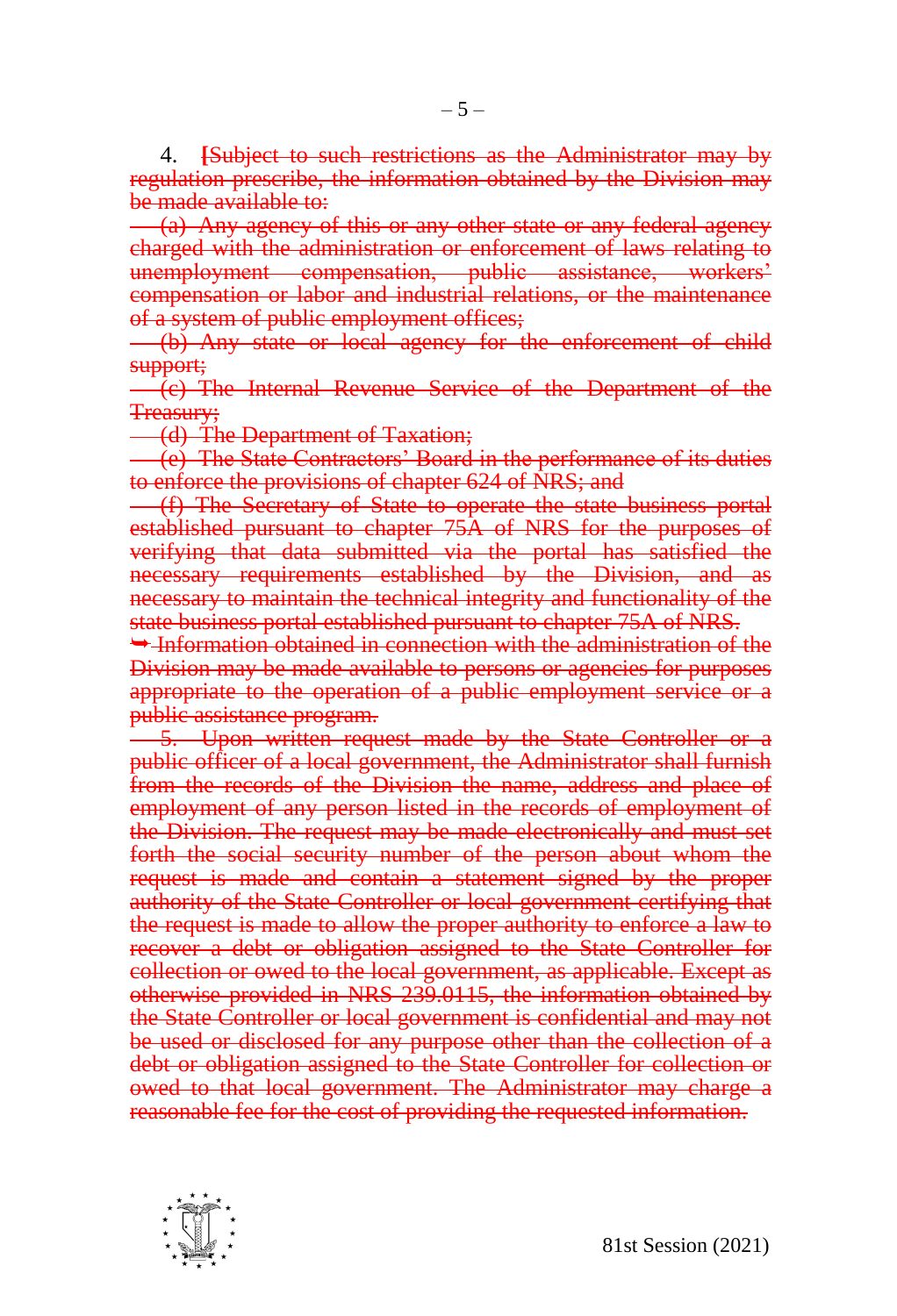6.**]** The Administrator may publish **[**or otherwise provide**]** *aggregate statistics and* information on **[**the names of**]** employers, **[**their addresses,**]** their type or class of business or industry **[**,**]** and the approximate number of employees employed by **[**each**]** such **[**employer,**]** *employers,* if the information released will assist unemployed persons to obtain employment or will be generally useful in developing and diversifying the economic interests of this State. Upon request by a state agency which is able to demonstrate that its intended use of the information will benefit the residents of this State, the Administrator may, in addition to the information listed in this subsection, disclose the number of employees employed by each employer and the total wages paid by each employer. The Administrator may charge a fee to cover the actual costs of any administrative expenses relating to the disclosure of this information *.* **[**to a state agency. The Administrator may require the state agency to certify in writing that the agency will take all actions necessary to maintain the confidentiality of the information and prevent its unauthorized disclosure.

7. Upon request therefor, the Administrator shall furnish to any agency of the United States charged with the administration of public works or assistance through public employment, and may furnish to any state agency similarly charged, the name, address, ordinary occupation and employment status of each recipient of benefits and the recipient's rights to further benefits pursuant to this chapter.

8.**]** *5.* To further a current criminal investigation, the chief executive officer of any law enforcement agency of this State *, another state or the Federal Government* may submit a written request to the Administrator that the Administrator furnish, from the records of the Division, the name, address and place of employment of any person listed in the records of employment of the Division. The request must set forth the social security number of the person about whom the request is made and contain a statement signed by the chief executive officer certifying that the request is made to further a criminal investigation currently being conducted by the agency. Upon receipt of such a request, the Administrator shall furnish the information requested. The Administrator may charge a fee to cover the actual costs of any related administrative expenses.

**[**9. In addition to the provisions of subsection 6, the Administrator shall provide lists containing the names and addresses of employers, and information regarding the wages paid by each employer to the Department of Taxation, upon request, for use in verifying returns for the taxes imposed pursuant to chapters 363A,

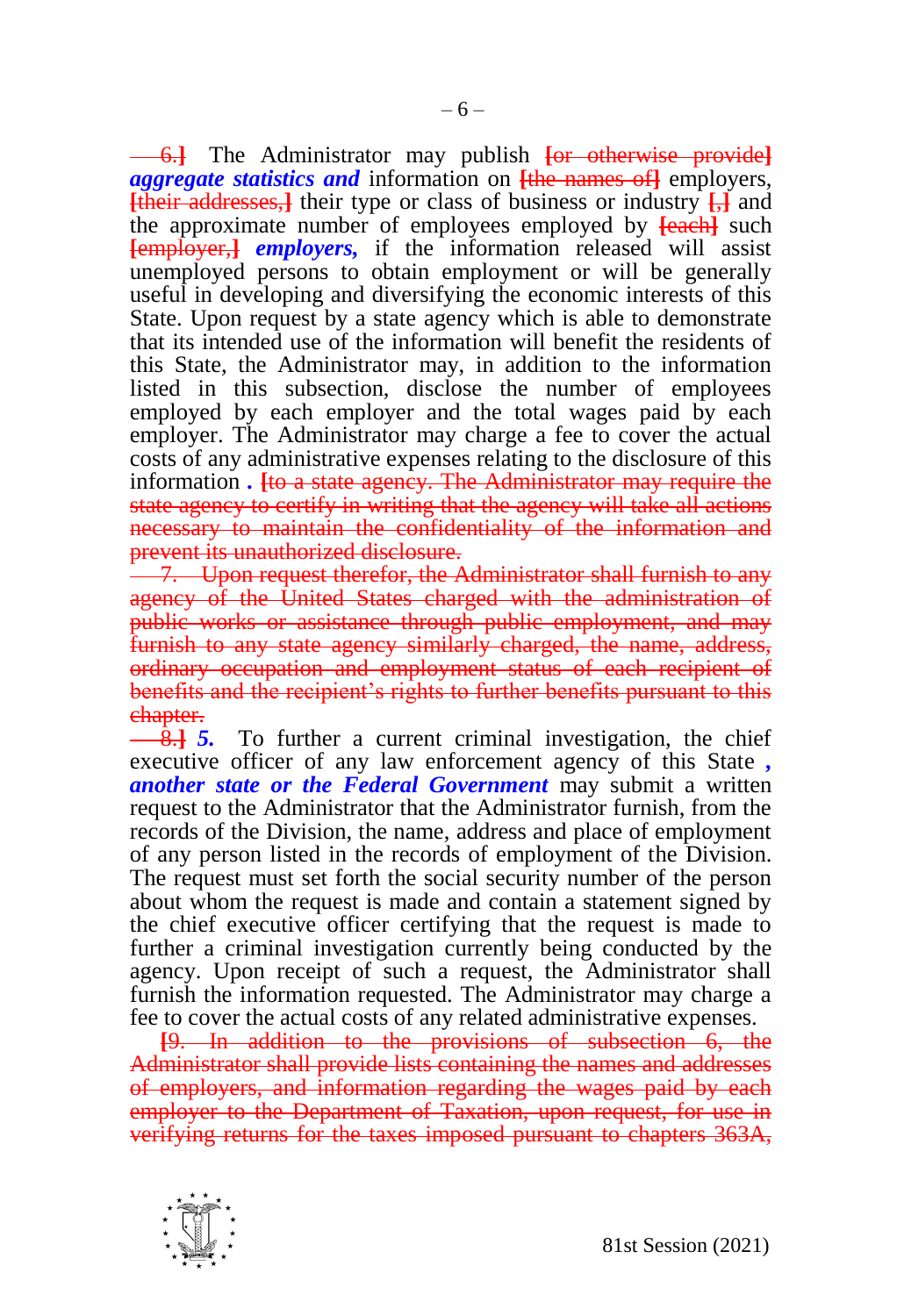363B and 363C of NRS. The Administrator may charge a fee to cover the actual costs of any related administrative expenses.

**10.** Upon the request of any district judge or jury commissioner of the judicial district in which the county is located,**]**

*6. In response to a request from a court official with*  **subpoena authority**, the Administrator shall, in **Faccordance** with other agreements entered into with other district courts and in**]** compliance with 20 C.F.R. Part 603, and any other applicable federal laws and regulations governing the Division, furnish the name, address and date of birth of persons who receive benefits in any county, for use in the selection of trial jurors pursuant to NRS 6.045. **[**The court or jury commissioner who requests the list of such persons shall reimburse the Division for the reasonable cost of providing the requested information.

11.**]** *7.* The Division of Industrial Relations of the Department of Business and Industry shall periodically submit to the Administrator, from information in the index of claims established pursuant to NRS 616B.018, a list containing the name of each person who received benefits pursuant to chapters 616A to 616D, inclusive, or chapter 617 of NRS. Upon receipt of that information, the Administrator shall compare the information so provided with the records of the Employment Security Division regarding persons claiming benefits pursuant to this chapter for the same period. The information submitted by the Division of Industrial Relations must be in a form determined by the Administrator and must contain the social security number of each such person. If it appears from the information submitted that a person is simultaneously claiming benefits under this chapter and under chapters 616A to 616D, inclusive, or chapter  $617$  of NRS, the Administrator shall notify the Attorney General or any other appropriate law enforcement agency.

**[**12.**]** *8.* The Administrator may request the Comptroller of the Currency of the United States to cause an examination of the correctness of any return or report of any national banking association rendered pursuant to the provisions of this chapter, and may in connection with the request transmit any such report or return to the Comptroller of the Currency of the United States as provided in section 3305(c) of the Internal Revenue Code of 1954.

**[**13.**]** *9.* The Administrator, any employee or other person acting on behalf of the Administrator, or any employee or other person acting on behalf of an agency or entity allowed to access information obtained from any employing unit or person in the administration of this chapter, or any person who has obtained a list of applicants for work, or of claimants or recipients of benefits

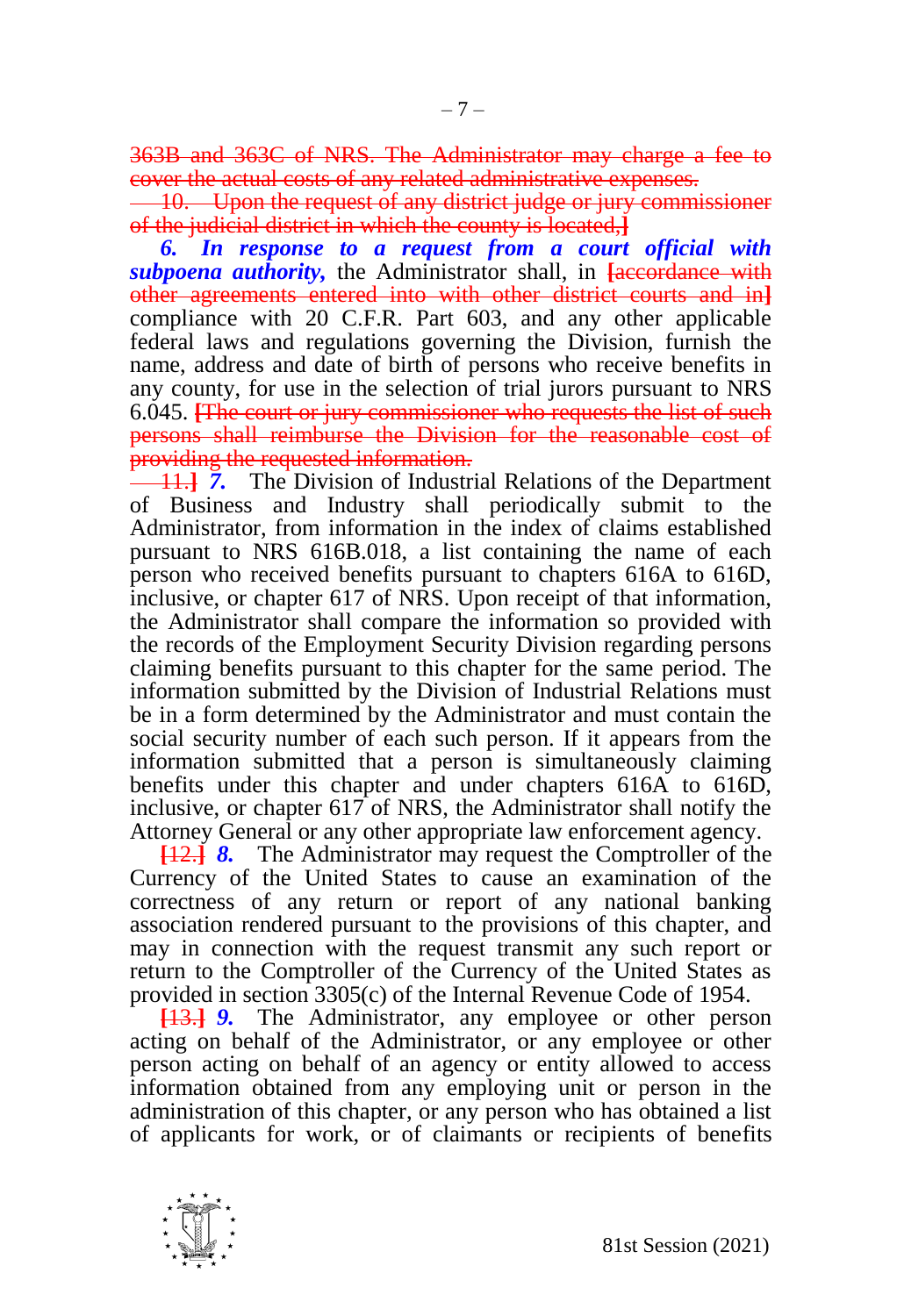pursuant to this chapter, is guilty of a gross misdemeanor if he or she:

(a) Uses or permits the use of the list for any political purpose;

(b) Uses or permits the use of the list for any purpose other than one authorized by the Administrator or by law; or

(c) Fails to protect and prevent the unauthorized use or dissemination of information derived from the list.

**[**14.**]** *10.* All letters, reports or communications of any kind, oral *,* **[**or**]** written **[**,**]** *or electronic,* from the employer or employee to each other or to the Division or any of its agents, representatives or employees are **[**privileged**]** *confidential* and must not be the subject matter or basis for any lawsuit if the letter, report or communication is written, sent, delivered or prepared pursuant to the requirements of this chapter.

**Sec. 4.** NRS 612.350 is hereby amended to read as follows:

612.350 1. An eligible person who is unemployed and otherwise entitled to receive benefits in any week must be paid for that week a benefit in an amount equal to the person's weekly benefit amount, less **[**75**]** *66 2/3* percent of the remuneration payable to him or her for that week.

2. The benefit, if not a multiple of \$1, must be computed to the next lower multiple of \$1.

**Sec. 5.** NRS 612.365 is hereby amended to read as follows:

612.365 1. Any person who is overpaid any amount as benefits under this chapter is liable for the amount overpaid unless:

(a) The overpayment was not due to fraud, misrepresentation or willful nondisclosure on the part of the recipient; and

(b) The overpayment was received without fault on the part of the recipient, and its recovery would be against equity and good conscience, as determined by the Administrator.

2. The amount of the overpayment must be assessed to the liable person, and the person must be notified of the basis of the assessment. The notice must specify the amount for which the person is liable. In the absence of fraud, misrepresentation or willful nondisclosure, notice of the assessment must be mailed *, electronically transmitted* or personally served not later than 1 year after the close of the benefit year in which the overpayment was made.

3. Except as otherwise provided in subsection 4, at any time within 5 years after the notice of overpayment, the Administrator may recover the amount of the overpayment by using the same methods of collection provided in NRS 612.625 to 612.645, inclusive, 612.685 and 612.686 for the collection of past due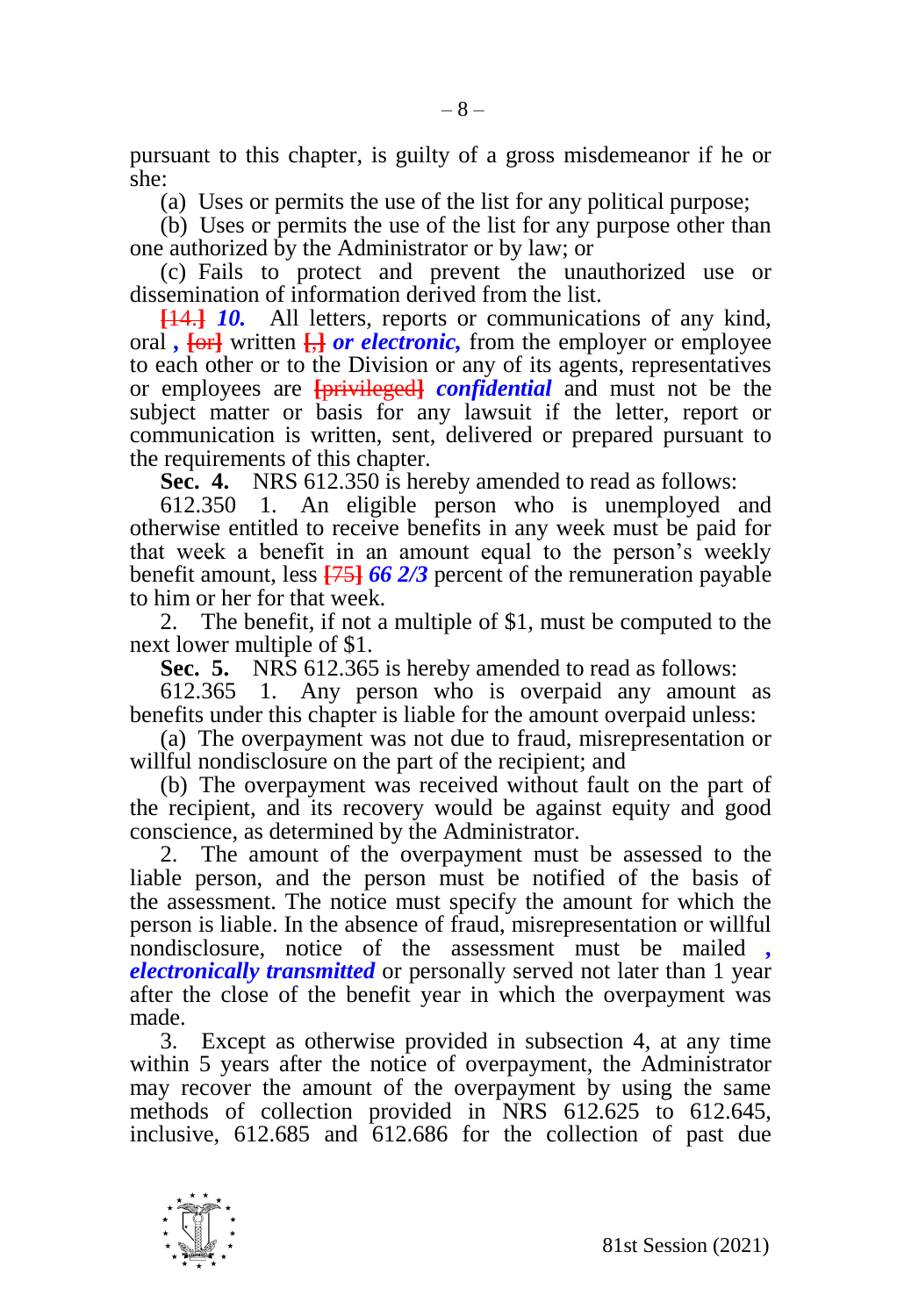contributions or by deducting the amount of the overpayment from any benefits payable to the liable person under this chapter.

4. If the overpayment is due to fraud, misrepresentation or willful nondisclosure, the Administrator may, within 10 years after the notice of overpayment, recover any amounts due in accordance with the provisions of NRS 612.7102 to 612.7116, inclusive.

5. The Administrator may waive recovery or adjustment of all or part of the amount of any such overpayment which the Administrator finds to be uncollectible or the recovery or adjustment of which the Administrator finds to be administratively impracticable.

6. To the extent allowed pursuant to federal law, the Administrator may assess any administrative fee prescribed by an applicable agency of the United States regarding the recovery of such overpayments.

7. Any person against whom liability is determined under this section may appeal therefrom within 11 days after the date the notice provided for in this section was mailed to, *electronically transmitted to* or served upon, the person. An appeal must be made and conducted in the manner provided in this chapter for the appeals from determinations of benefit status. The 11-day period provided for in this subsection may be extended for good cause shown.

**Sec. 5.5.** NRS 612.377 is hereby amended to read as follows:

612.377 As used in NRS 612.377 to 612.3786, inclusive, unless the context clearly requires otherwise:

1. "Extended benefit period" means a period which begins with the third week after a week for which there is a Nevada "on" indicator and ends with the third week after the first week for which there is a Nevada "off" indicator or the 13th consecutive week after it began, except that no extended benefit period may begin by reason of a Nevada "on" indicator before the 14th week following the end of a prior extended benefit period which was in effect for Nevada **[**.**]** *, unless federal law authorizes an extended benefit period to begin before the 14th week following the end of a prior extended benefit period.* 

2. There is a "Nevada 'on' indicator" for a week if the Administrator determines, in accordance with the regulations of the Secretary of Labor, that:

(a) For the period consisting of that week and the immediately preceding 12 weeks, the rate of insured unemployment in Nevada (not seasonally adjusted) under NRS  $612.377$  to  $612.3786$ , inclusive:

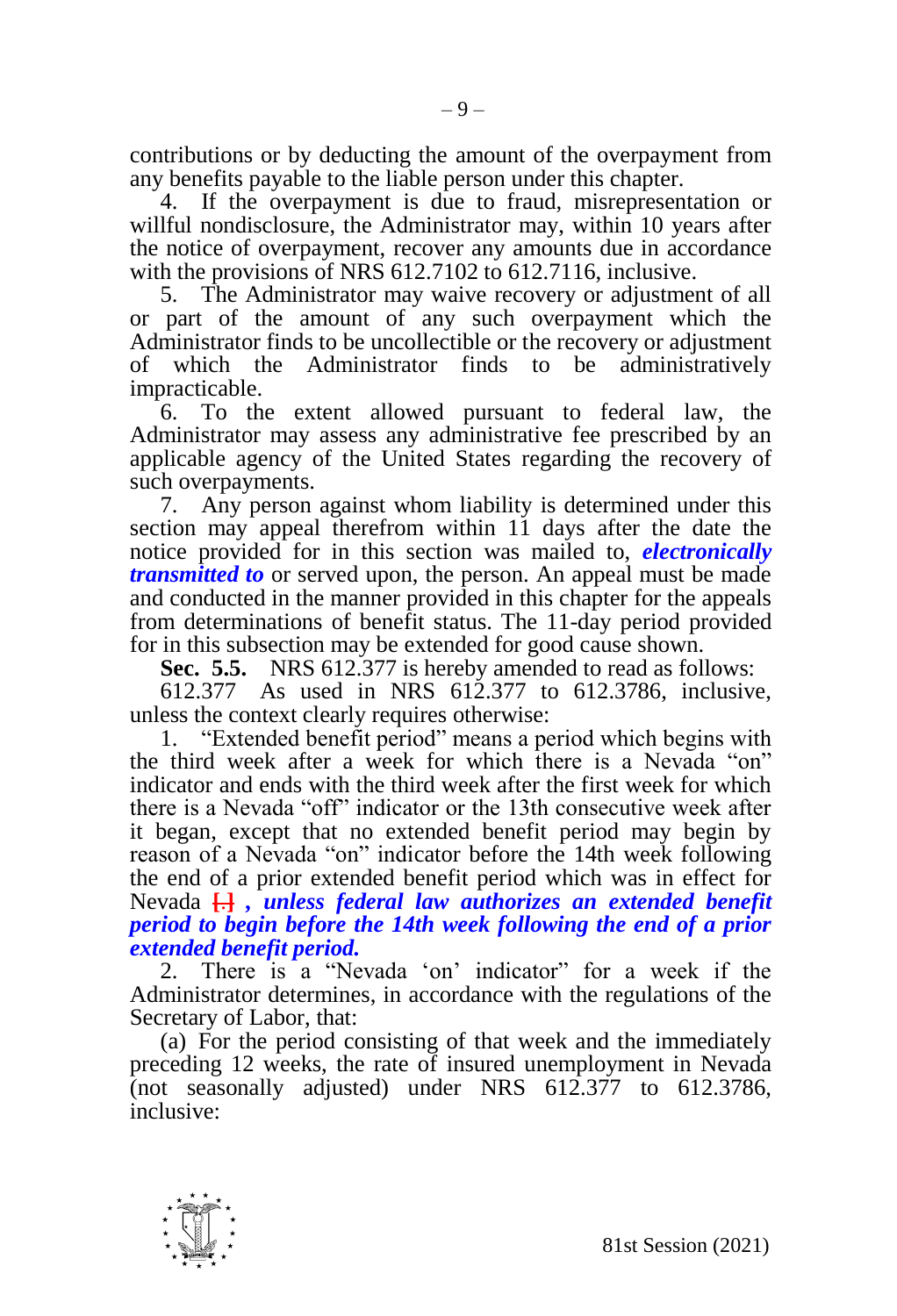(1) Equaled or exceeded 120 percent of the average of those rates for the corresponding 13-week period ending in each of the preceding 2 calendar years and equaled or exceeded 5 percent; or

(2) Equaled or exceeded 6 percent; or

(b) For weeks of unemployment beginning on or after March 18, 2020, and ending on or before the week ending 4 weeks before the last week for which full federal sharing is authorized by section 4105(a) of Public Law No. 116-127, or which occur during a period of time specified by the Governor in a proclamation issued pursuant to subsection 4 of NRS 612.378, the average rate of total seasonally adjusted unemployment in Nevada, as determined by the Secretary of Labor, for the period consisting of the most recent 3 months for which data for all states are published before the close of such week:

(1) Equaled or exceeded 6.5 percent; and

(2) Equaled or exceeded 110 percent of the average rate for the corresponding 3-month period ending in either of the 2 preceding calendar years.

3. There is a "Nevada 'off' indicator" for a week if the Administrator determines, in accordance with the regulations of the Secretary of Labor, that for the period consisting of that week and the immediately preceding 12 weeks, the rate of insured unemployment in Nevada (not seasonally adjusted):

(a) Was less than 120 percent of the average of those rates for the corresponding 13-week period ending in each of the preceding 2 calendar years; or

(b) Was less than 5 percent.

4. "Rate of insured unemployment," for purposes of subsections 2 and 3, means the percentage derived by dividing the average weekly number of persons filing claims in this State for the weeks of unemployment for the most recent period of 13 consecutive weeks, as determined by the Administrator on the basis of the Administrator's reports to the Secretary of Labor using the average monthly employment covered under this chapter as determined by the Administrator and recorded in the records of the Division for the first four of the most recent six completed calendar quarters ending before the end of the 13-week period.

5. "Regular benefits" means benefits payable to a person under this chapter or under any other state law (including benefits payable to federal civilian employees and to ex-servicemen or exservicewomen pursuant to 5 U.S.C. §§ 8501 et seq.) other than extended benefits.

6. "Extended benefits" means benefits (including benefits payable to federal civilian employees and to ex-servicemen or ex-

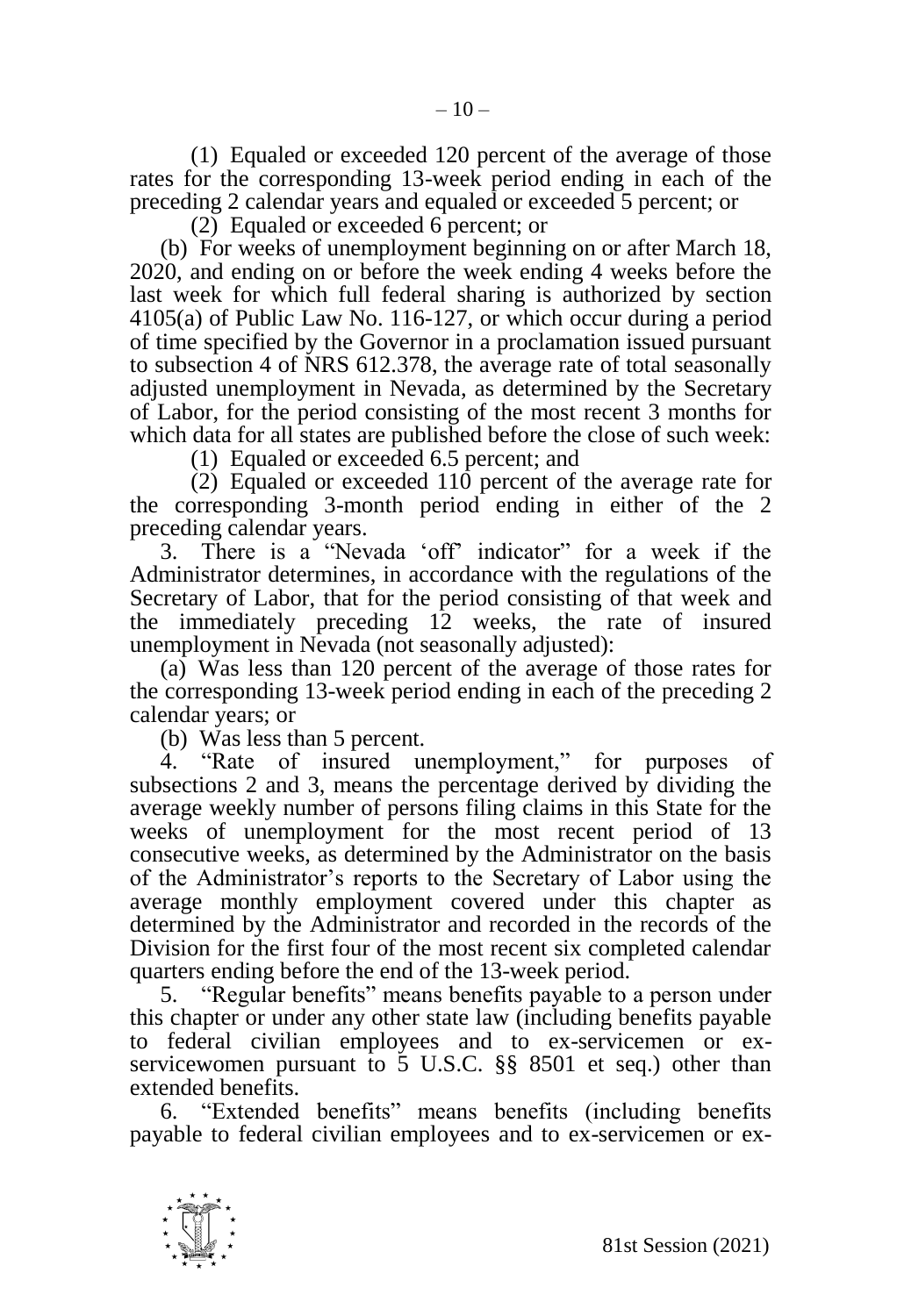servicewomen pursuant to 5 U.S.C. §§ 8501 et seq.) payable to a person under the provisions of NRS 612.377 to 612.3786, inclusive, for the weeks of unemployment in the person's eligibility period.

7. "Additional benefits" means benefits payable to exhaustees by reason of conditions of high unemployment or by reason of other special factors under the provisions of any state law. Any person who is entitled to both additional and extended benefits for the same week must be given the choice of electing which type of benefit to claim regardless of whether his or her rights to additional and extended benefits arise under the law of the same state or different states.

8. "Eligibility period" of a person means the period consisting of the weeks in the person's benefit year under this chapter which begin in an extended benefit period and, if that benefit year ends within the extended benefit period, any weeks thereafter which begin in that period.

9. "Exhaustee" means a person who, with respect to any week of unemployment in the person's eligibility period:

(a) Has received, before that week, all of the regular, seasonal or nonseasonal benefits that were available to him or her under this chapter or any other state law (including augmented weekly benefits for dependents and benefits payable to federal civilian employees and ex-servicemen or ex-servicewomen under 5 U.S.C. §§ 8501 et seq.) in the person's current benefit year which includes that week, except that, for the purposes of this paragraph, a person shall be deemed to have received all of the regular benefits that were available to him or her, although as a result of a pending appeal with respect to wages that were not considered in the original monetary determination in that benefit year, the person may subsequently be determined to be entitled to added regular benefits; or

(b) His or her benefit year having expired before that week, has no, or insufficient, wages on the basis of which the person could establish a new benefit year which would include that week,

 $\rightarrow$  and has no right to unemployment benefits or allowances, as the case may be, under the Railroad Unemployment Insurance Act, 45 U.S.C. §§ 351 et seq., the Trade Expansion Act of 1962, 19 U.S.C. §§ 1801 et seq., the Automotive Products Trade Act of 1965, 19 U.S.C. §§ 2001 et seq. and such other federal laws as are specified in regulations issued by the Secretary of Labor, and has not received and is not seeking unemployment benefits under the unemployment compensation law of Canada. If the person is seeking such benefits and the appropriate agency finally determines that the person is not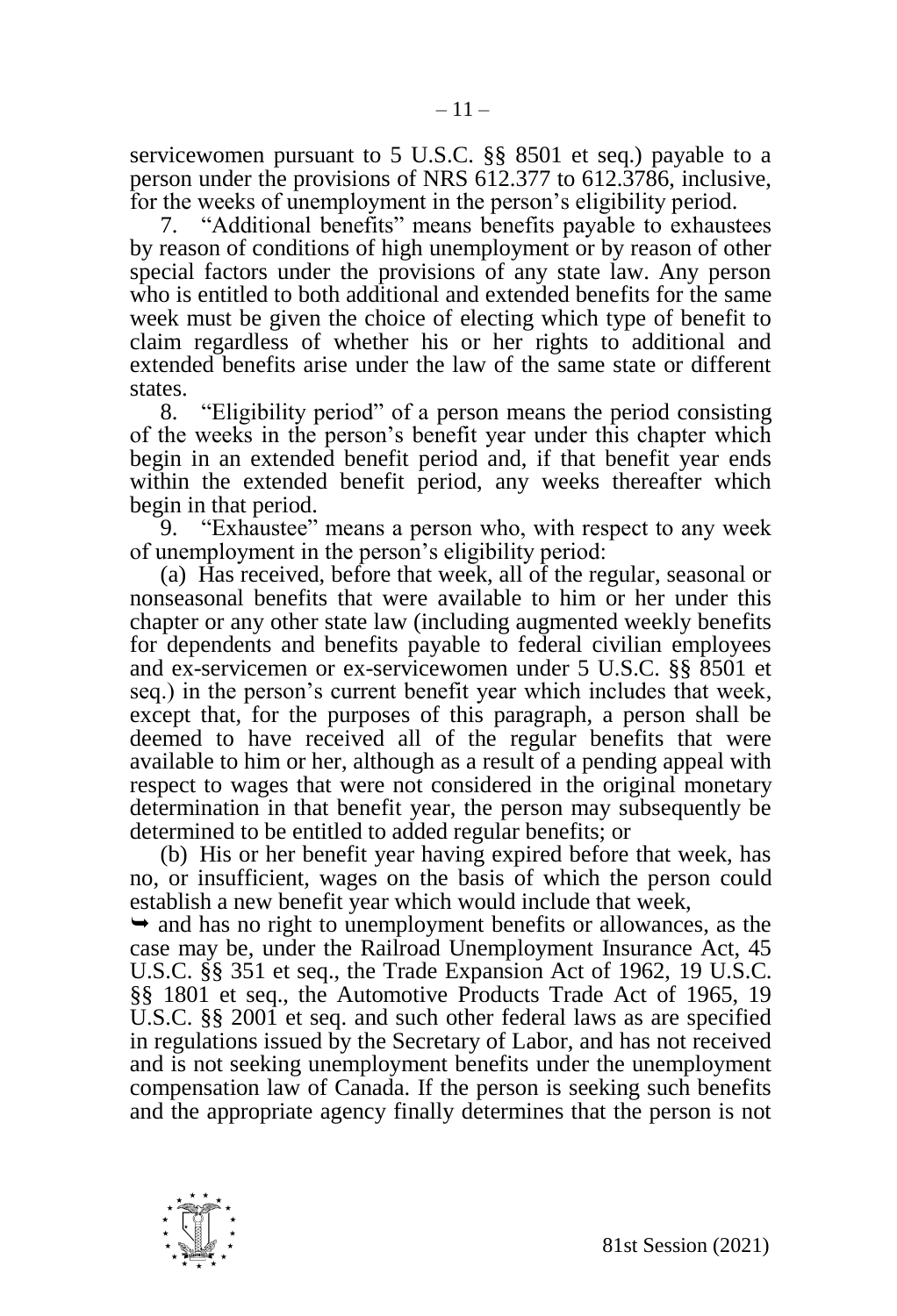entitled to benefits under that law the person is considered an exhaustee.

10. "State law" means the unemployment insurance law of any state, approved by the Secretary of Labor under Section 3304 of the Internal Revenue Code of 1954.

**Sec. 6.** NRS 612.432 is hereby amended to read as follows:

612.432 1. **[**Benefits**]** *Except as otherwise provided in this section, benefits* based on service in an instructional, research or principal administrative capacity in any educational institution or based on other service in any educational institution must be denied to any person for any week of unemployment which begins during an established and customary vacation or recess for a holiday if the person performs service in the period immediately preceding the vacation or recess and there is reasonable assurance that the person will be provided employment immediately succeeding the vacation or recess.

2. *If a person performs services in more than one capacity for any educational institution, benefits must be denied to the person for any week of unemployment which begins during an established and customary vacation or recess for a holiday if:*

*(a) The person performs services in any of his or her capacities in the period immediately preceding the vacation or recess;* 

*(b) There is reasonable assurance that the person will be provided employment immediately succeeding the vacation or recess in any of his or her capacities with any educational institution; and*

*(c) The wages for the employment provided pursuant to paragraph (b) will not be less than 90 percent of the aggregate amount of wages paid to the person for all services performed in all capacities for any educational institution in the period immediately preceding the vacation or recess.* 

*3. If a person performs services in more than one capacity for any educational institution and benefits are not denied to the person pursuant to subsection 2, all of the services performed in all capacities for any educational institution in the period immediately preceding an established and customary vacation or recess for a holiday must be included to determine the person's eligibility for benefits for any week of unemployment which begins during the vacation or recess.*

*4. If a person is paid benefits for a week of unemployment based on the services described in subsection 3, the amount of the benefits paid that is based on services performed for which an* 

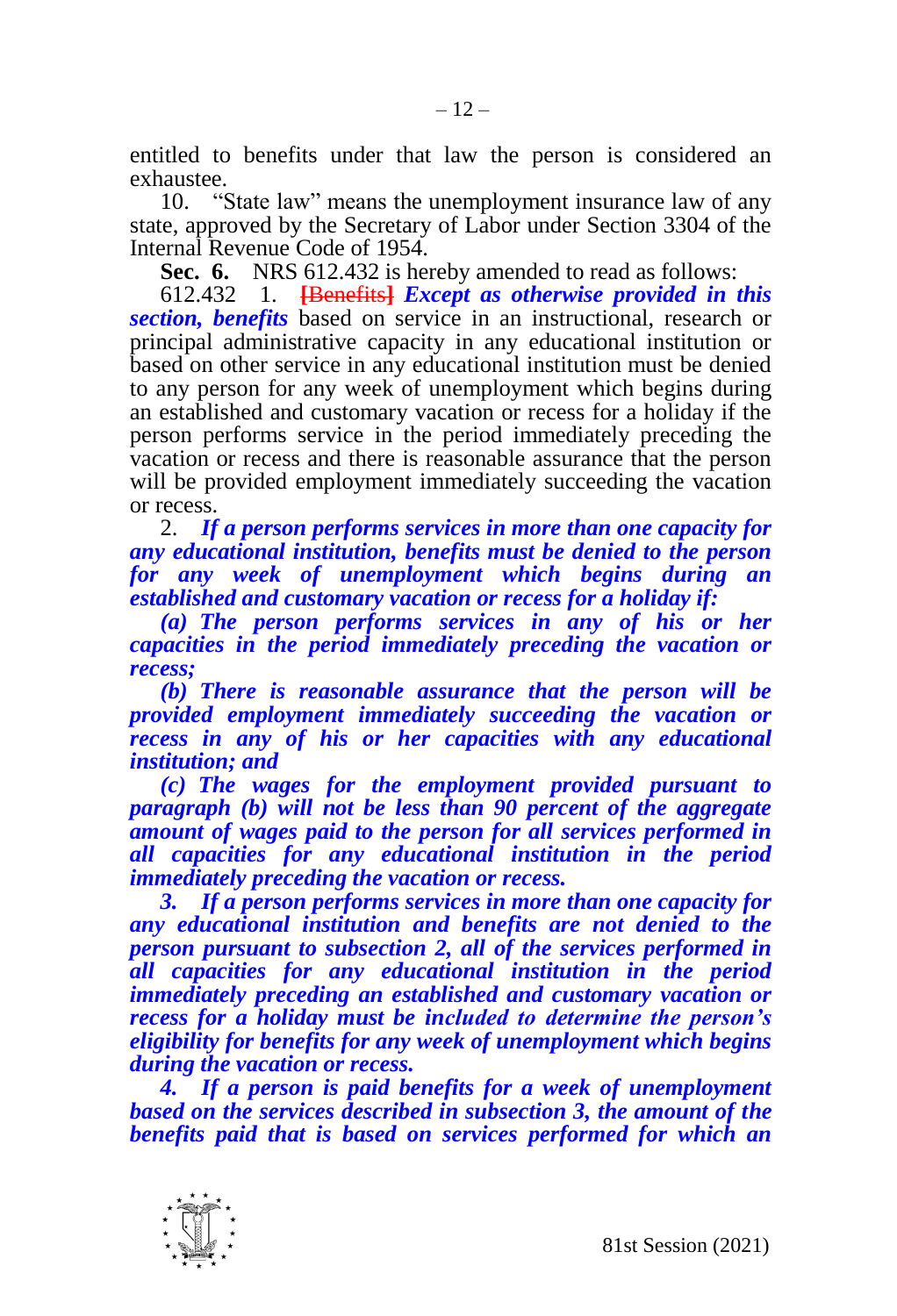*educational institution provided the person reasonable assurance of employment immediately succeeding the vacation or recess:*

*(a) If the educational institution has not been given the right to make reimbursements in lieu of contributions pursuant to NRS 612.553, must be charged against the records for experience rating of that educational institution.*

*(b) If the educational institution has been given the right to make reimbursements in lieu of contributions pursuant to NRS 612.553, is required to be reimbursed into the Unemployment Compensation Fund by that educational institution.* 

*5.* The provisions of this section apply also to services performed while employed by a governmental agency which is established and operated to provide services to educational institutions and which may make reimbursements in lieu of contributions pursuant to NRS 612.553.

**Sec. 7.** NRS 612.434 is hereby amended to read as follows:

612.434 1. **[**Benefits**]** *Except as otherwise provided in subsections 4 and 5, benefits* based on service in an instructional, research or principal administrative capacity for any educational institution must be denied to any person for any week of unemployment which begins during the period between two successive academic years, or during a similar period between two regular terms, whether or not successive, or during a period of paid sabbatical leave provided for in the person's contract, if that person performs the service in the first of the academic years or terms and there is a contract or reasonable assurance that the person will be provided employment in any such capacity for an educational institution in the next academic year or term.

2. Except as provided in subsection 3, benefits based on service in any other capacity for any educational institution must be denied to any person for any week of unemployment which begins during the period between two successive academic years or terms if the person performed the service in the first of the academic years or terms and there is reasonable assurance that the person will be provided employment to perform that service in the next academic year or term.

3. A person who is denied benefits pursuant to subsection 2 and not offered an opportunity to perform the service for the educational institution for the second academic year or term is entitled to retroactive payment of his or her benefits for each week for which the person filed a timely claim that was denied pursuant to subsection 2.

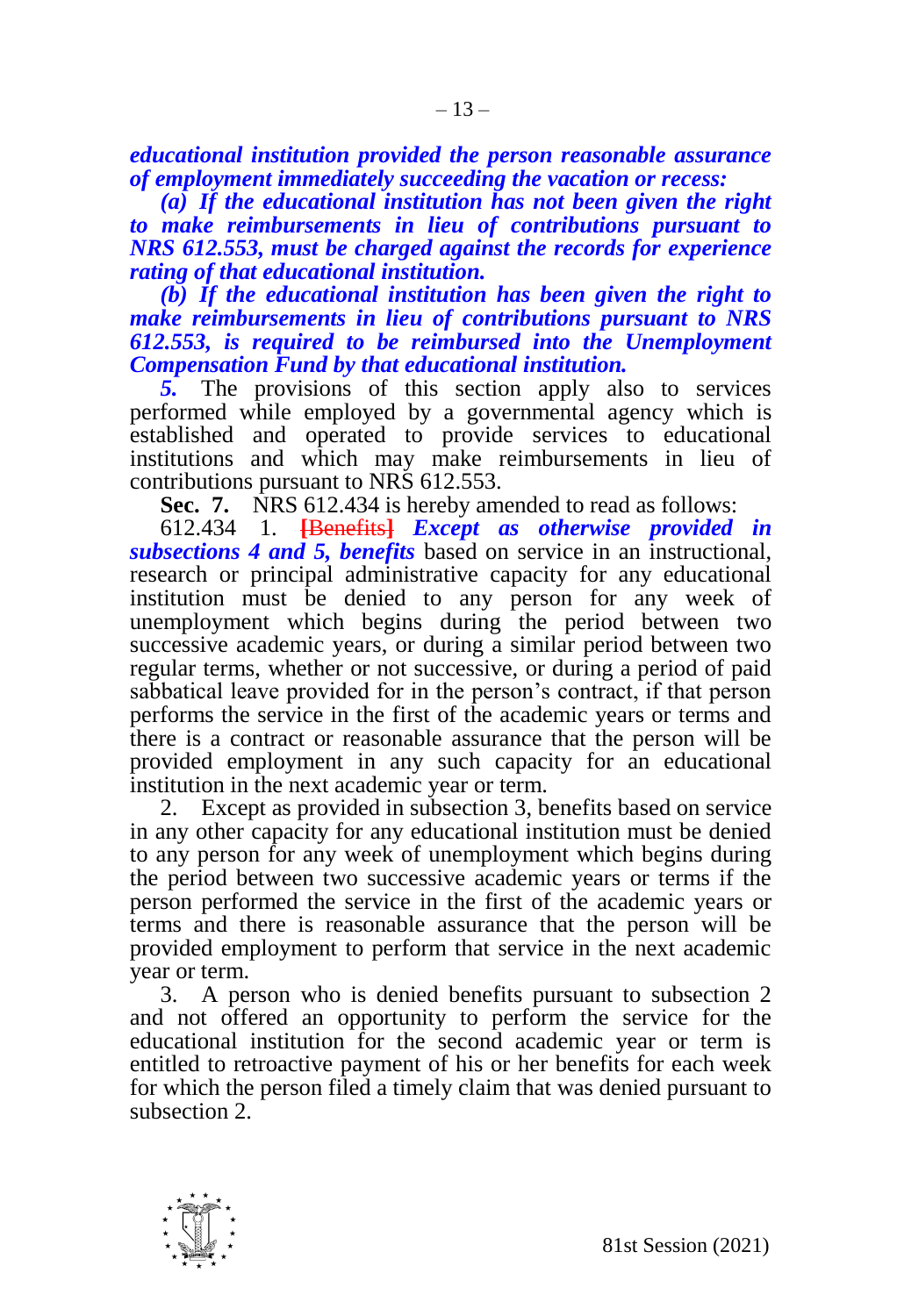4. *If a person performs services in more than one capacity for any educational institution, benefits must be denied to the person for any week of unemployment which begins during the period between two successive academic years, or during a similar period between two regular terms, whether or not successive, or during a period of paid sabbatical leave provided for in the person's contract if:*

*(a) The person performs services in any of his or her capacities in the first of the academic years or terms;* 

*(b) There is a contract or reasonable assurance that the person will be provided employment in any of his or her capacities with any educational institution in the next academic year or term; and*

*(c) The wages for the employment provided pursuant to paragraph (b) will not be less than 90 percent of the aggregate amount of wages paid for all services performed in all capacities for any educational institution in the first of the academic years or terms.* 

*5. If a person performs services in more than one capacity for any educational institution and benefits are not denied to the person pursuant to subsection 4, all of the services performed in all capacities for any educational institution during the first of the academic years or terms must be included to determine the person's eligibility for benefits for any week of unemployment which begins during the period between two successive academic years, or during a similar period between two regular terms, whether or not successive, or during a period of paid sabbatical leave provided for in the person's contract.*

*6. If a person is paid benefits for a week of unemployment based on the services described in subsection 5, the amount of such benefits paid that is based on services performed for which an educational institution provided a contract or reasonable assurance of employment for the academic year or term:*

*(a) If the educational institution has not been given the right to make reimbursements in lieu of contributions pursuant to NRS 612.553, must be charged against the records for experience rating of that educational institution.*

*(b) If the educational institution has been given the right to make reimbursements in lieu of contributions pursuant to NRS 612.553, is required to be reimbursed into the Unemployment Compensation Fund by the educational institution.*

*7.* The provisions of this section apply also to services performed while employed by a governmental agency which is established and operated to provide services to educational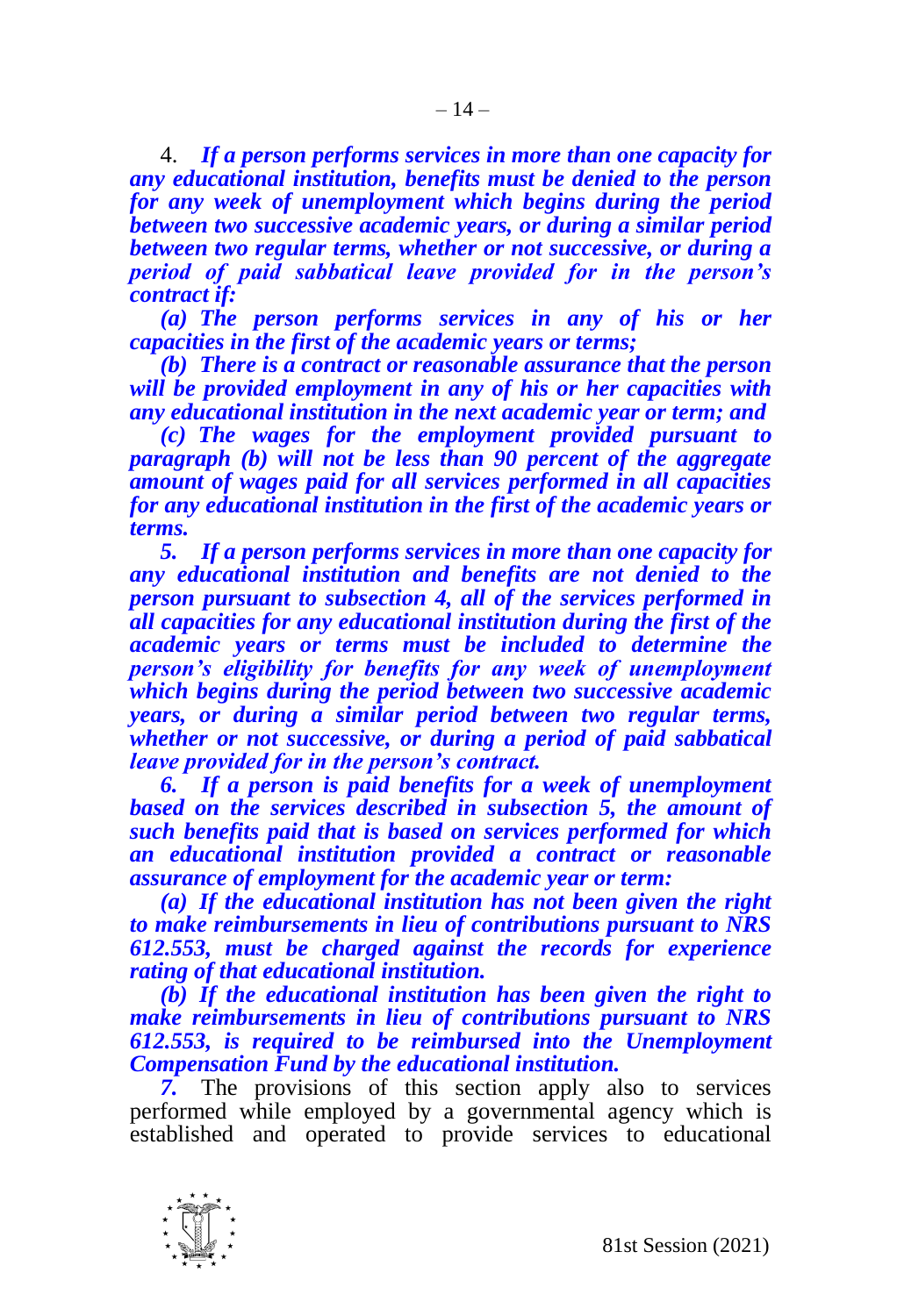institutions and which may make reimbursements in lieu of contributions pursuant to NRS 612.553.

**Sec. 8.** NRS 612.485 is hereby amended to read as follows:

612.485 1. Any determination or redetermination is final 11 days after the date of notification *by electronic transmission* or mailing of the notice of determination or redetermination unless a request for reconsideration or an appeal is filed within the 11-day period.

2. Nothing in this section limits or abridges the authority of the Administrator to make a redetermination as provided in NRS 612.480.

3. Any notice of a determination or redetermination must clearly indicate the interested persons' right to appeal.

**Sec. 9.** NRS 612.495 is hereby amended to read as follows:

612.495 1. Any person entitled to a notice of determination or redetermination may file an appeal from the determination with an Appeal Tribunal, and the Administrator shall be a party respondent thereto. The appeal must be filed within 11 days after the date of mailing *, electronic transmission* or personal service of the notice of determination or redetermination. The 11-day period may be extended for good cause shown. Any employing unit whose rights may be adversely affected may be permitted by the Appeal Tribunal to intervene as a party respondent to the appeal.

2. An appeal shall be deemed to be filed on the date it is delivered to the Division, or, if it is mailed, on the postmarked date appearing on the envelope in which it was mailed, if postage is prepaid and the envelope is properly addressed to the office of the Division that mailed notice of the person's claim for benefits to each employer entitled to notice under NRS 612.475.

3. The 11-day period provided for in this section must be computed by excluding the day the determination was mailed *, electronically transmitted* or personally served, and including the last day of the 11-day period, unless the last day is a Saturday, Sunday or holiday, in which case that day must also be excluded.

4. The Appeal Tribunal may permit the withdrawal of the appeal by the appellant at the appellant's request if there is no coercion or fraud involved in the withdrawal.

**Sec. 10.** NRS 612.500 is hereby amended to read as follows:

612.500 1. A reasonable opportunity for a fair hearing on appeals must be promptly afforded all parties.

2. An Appeal Tribunal shall inquire into and develop all facts bearing on the issues and shall receive and consider evidence without regard to statutory and common-law rules. In addition to the

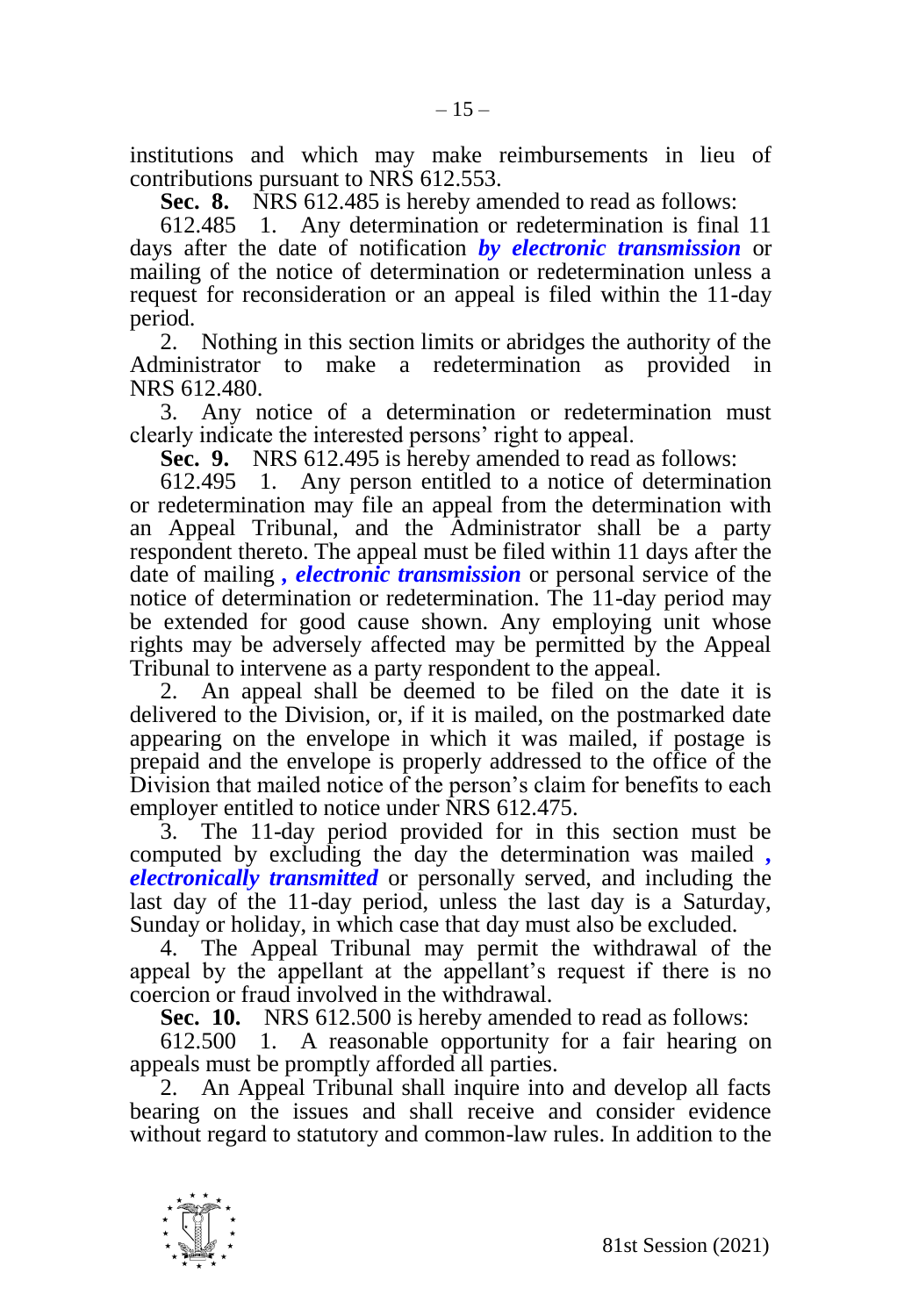issues raised by the appealed determination, the Appeal Tribunal may consider all issues affecting the claimant's rights to benefits from the beginning of the period covered by the determination to the date of the hearing.

3. An Appeal Tribunal shall include in the record and consider as evidence all records of the Administrator that are material to the issues.

4. The Administrator shall adopt regulations governing the manner of filing appeals and the conduct of hearings and appeals consistent with the provisions of this chapter.

5. A record of all testimony and proceedings on appeal must be kept for 6 months after the date on which a decision of an Appeal Tribunal is mailed **[**,**]** *or electronically transmitted,* but testimony need not be transcribed unless further review is initiated. If further review is not initiated within that period, the record may be destroyed.

6. Witnesses subpoenaed are entitled to fees in the amounts specified in NRS 50.225, and the fees of witnesses so subpoenaed shall be deemed part of the expense of administering this chapter.

7. An Appeal Tribunal shall not participate in an appeal hearing in which the Appeal Tribunal has a direct or indirect interest.

8. If the records of an appeal have been destroyed pursuant to subsection 5, a person aggrieved by the decision in the appeal may petition a district court for a trial de novo. If the district court finds that good cause exists for the party's failure to pursue the administrative remedies provided in NRS 612.510, it may grant the petitioner's request.

**Sec. 11.** NRS 612.510 is hereby amended to read as follows:

612.510 1. After a hearing, an Appeal Tribunal shall make its findings promptly and on the basis thereof affirm, modify or reverse the determination. Each party must be promptly furnished a copy of the decision and the supporting findings **[**.**]** *by mail or electronic transmission.*

2. The decision is final unless an appeal to the Board of Review or a request for review or appeal to the Board of Review is filed, within 11 days after the decision has been mailed to each party's last known address or **[**otherwise delivered**]** *electronically transmitted* to the party. The 11-day period may be extended for good cause shown.

3. A request for review or appeal to the Board of Review shall be deemed to be filed on the date it is delivered to the Division, or, if it is mailed, on the postmarked date appearing on the envelope in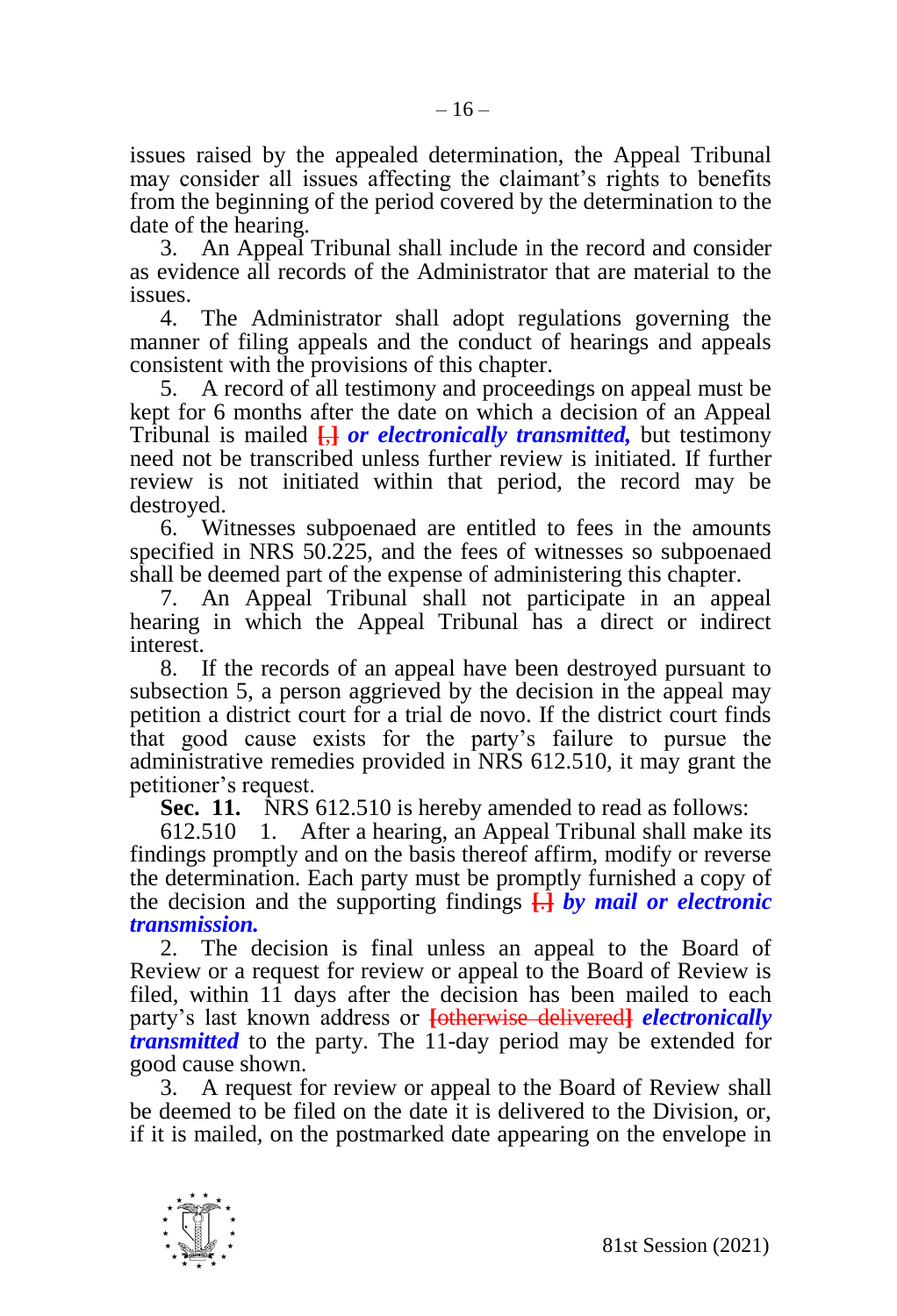which it was mailed, if the postage was prepaid and the envelope was properly addressed to one of the offices of the Division.

4. The time provided for in this section must be computed in the manner provided in NRS 612.495.

**Sec. 12.** NRS 612.515 is hereby amended to read as follows:

612.515 1. An appeal to the Board of Review by any party must be allowed as a matter of right if the Appeal Tribunal's decision reversed or modified the Administrator's determination. In all other cases, further review must be at the discretion of the Board of Review.

2. The Board *of Review* on its own motion may initiate a review of a decision or determination of an Appeal Tribunal within 11 days after the date of mailing *or electronic transmission* of the decision.

3. The Board *of Review* may affirm, modify or reverse the findings or conclusions of the Appeal Tribunal solely on the basis of evidence previously submitted, or upon the basis of such additional evidence as it may direct to be taken.

4. Each party, including the Administrator, must be promptly furnished a copy of the decision and the supporting findings of the Board of Review.

**Sec. 13.** NRS 612.525 is hereby amended to read as follows:

612.525 1. Any decision of the Board of Review in the absence of an appeal therefrom as herein provided becomes final 11 days after the date of notification *by electronic transmission* or mailing thereof, and judicial review thereof is permitted only after any party claiming to be aggrieved thereby has exhausted administrative remedies as provided by this chapter.

2. The Administrator shall be deemed to be a party to any judicial action involving any such decision, and may be represented in any such judicial action by:

(a) Any qualified attorney employed by the Administrator and designated by the Administrator for that purpose; or

(b) The Attorney General, at the Administrator's request.

3. The Administrator may appeal from any decision of the Board of Review to the courts as may any other party to that decision.

**Sec. 13.5.** NRS 612.530 is hereby amended to read as follows:

612.530 1. Within 11 days after the decision of the Board of Review has become final, any party aggrieved thereby or the Administrator may secure judicial review thereof by commencing an action in the district court of the county where the employment which is the basis of the claim was performed for the review of the

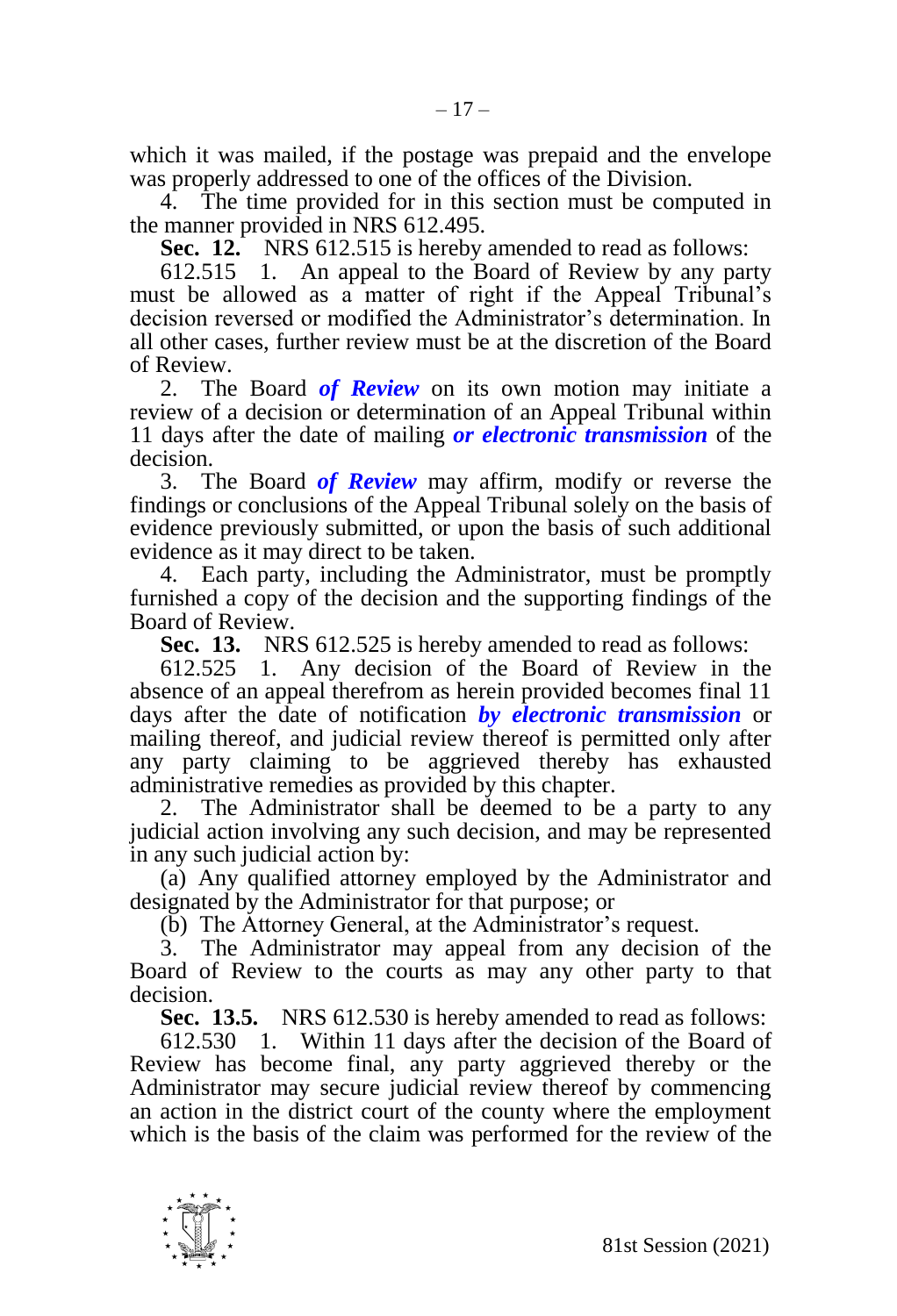decision, in which action any other party to the proceedings before the Board of Review must be made a defendant.

2. In such action, a petition which need not be verified, but which must state the grounds upon which a review is sought, must, within 45 days after the commencement of the action, be served upon the Administrator **[**,**]** *at a designated office of the Administrator in Carson City,* unless the Administrator is the appellant, or upon such person as the Administrator may designate, and such service shall be deemed completed service on all parties, but there must be left with the party so served as many copies of the petition as there are defendants, and the Administrator shall forthwith mail one such copy to each defendant.

3. The Administrator shall file with the court an answer within 45 days after being served with a petition pursuant to subsection 2 or, if the Administrator is the appellant, the Administrator shall serve the petition upon each other party within 45 days after commencement of the action. With the Administrator's answer or petition, the Administrator shall certify and file with the court originals or true copies of all documents and papers and a transcript of all testimony taken in the matter, together with the Board of Review's findings of fact and decision therein. The Administrator may certify to the court questions of law involved in any decision.

4. In any judicial proceedings under this section, the finding of the Board of Review as to the facts, if supported by evidence and in the absence of fraud, is conclusive, and the jurisdiction of the court is confined to questions of law.

5. Such actions, and the questions so certified, must be heard in a summary manner and must be given precedence over all other civil cases except cases arising under chapters 616A to 616D, inclusive, or chapter 617 of NRS.

6. An appeal may be taken from the decision of the district court to the appellate court of competent jurisdiction pursuant to the rules fixed by the Supreme Court of Nevada pursuant to Section 4 of Article 6 of the Nevada Constitution in the same manner, but not inconsistent with the provisions of this chapter, as is provided in civil cases.

7. It is not necessary, in any judicial proceeding under this section, to enter exceptions to the rulings of the Board of Review, and no bond may be required for entering the appeal.

8. Upon the final determination of the judicial proceeding, the Board of Review shall enter an order in accordance with the determination.

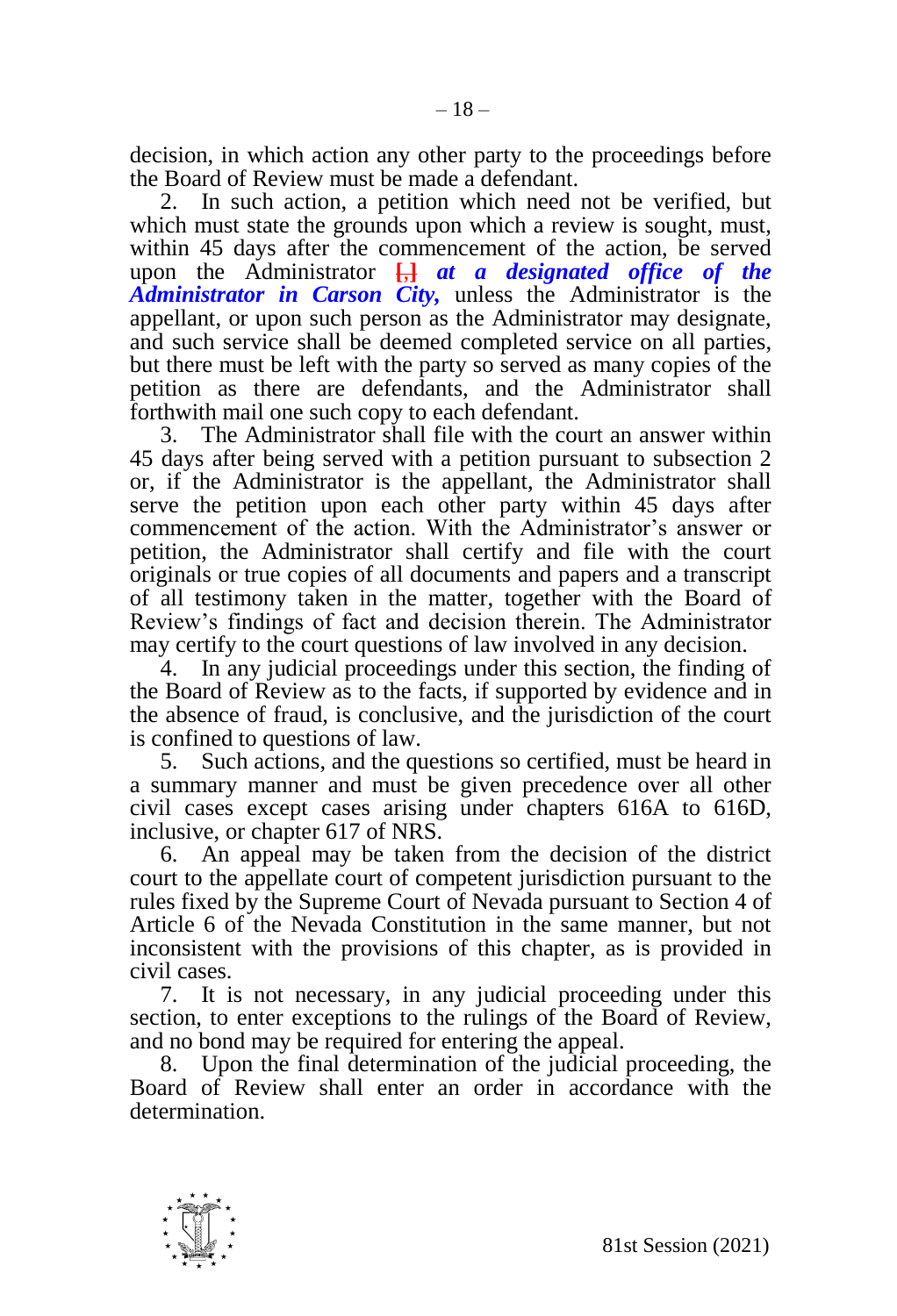9. A petition for judicial review does not act as a supersedeas or stay unless the Board of Review so orders.

**Sec. 14.** (Deleted by amendment.)

**Sec. 15.** NRS 612.551 is hereby amended to read as follows:

612.551 1. Except as otherwise provided in subsections 2, 3 and 7, if the Division determines that a claimant has earned 75 percent or more of his or her wages during his or her base period from one employer, it shall notify the employer by mail *or electronic transmission* of its determination and advise him or her that he or she has a right to protest the charging of benefits to his or her account pursuant to subsection 4 of NRS 612.550.

2. Benefits paid pursuant to an elected base period in accordance with NRS 612.344 must not be charged against the record for experience rating of the employer.

3. Except as otherwise provided in subsection 7, if a claimant leaves his or her last or next to last employer to take other employment and leaves or is discharged by the latter employer, benefits paid to the claimant must not be charged against the record for experience rating of the former employer.

4. If the employer provides evidence within 10 working days after the notice required by subsection 1 was mailed *or electronically transmitted* which satisfies the Administrator that the claimant:

(a) Left his or her employment voluntarily without good cause or was discharged for misconduct connected with the employment; or

(b) Was the spouse of an active member of the Armed Forces of the United States and left his or her employment because the spouse was transferred to a different location,

 $\rightarrow$  the Administrator shall order that the benefits not be charged against the record for experience rating of the employer.

5. The employer may appeal from the ruling of the Administrator relating to the cause of the termination of the employment of the claimant in the same manner as appeals may be taken from determinations relating to claims for benefits.

6. A determination made pursuant to this section does not constitute a basis for disqualifying a claimant to receive benefits.

7. If an employer who is given notice of a claim for benefits pursuant to subsection 1 fails to submit timely to the Division all known relevant facts which may affect the claimant's rights to benefits as required by NRS 612.475, the employer's record for experience rating is not entitled to be relieved of the amount of any benefits paid to the claimant as a result of such failure that were

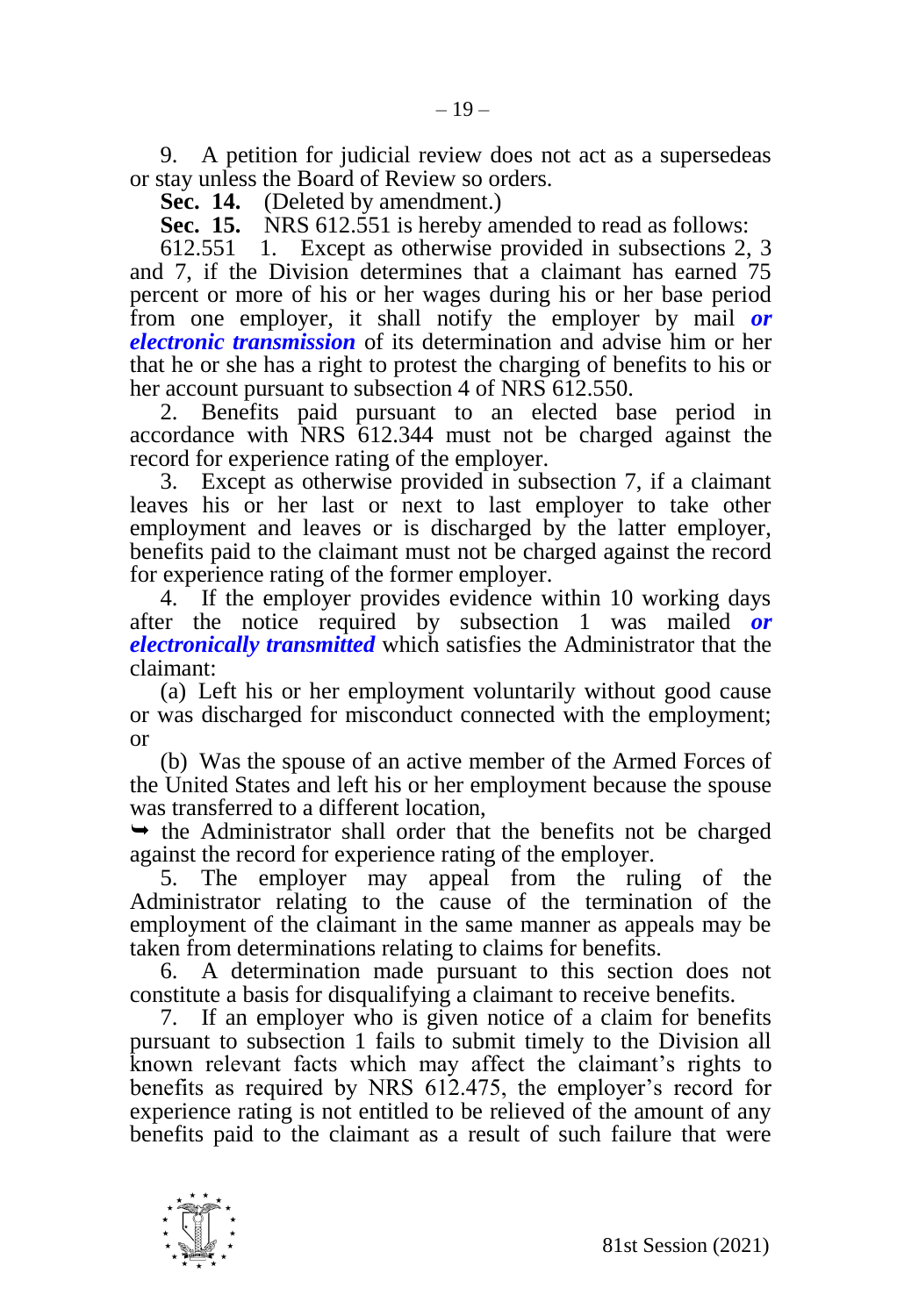charged against the employer's record pursuant to NRS 612.550 or 612.553.

8. To the extent allowed by federal law, the Administrator may, by regulation, suspend, modify, amend or waive any requirement of this section for the duration of a state of emergency or declaration of disaster proclaimed pursuant to NRS 414.070 and for any additional period of time during which the emergency or disaster directly affects the requirement of this section if:

(a) The Administrator determines the action is:

(1) In the best interest of the Division, this State or the general health, safety and welfare of the citizens of this State; or

(2) Necessary to comply with instructions received from the Department of Labor; and

(b) The action of the Administrator is approved by the Governor.

**Sec. 16.** NRS 612.553 is hereby amended to read as follows:

612.553 1. For the purposes of this section:

(a) "Indian tribe" includes any entity described in subsection 10 of NRS 612.055.

(b) "Nonprofit organization" means any entity described in subsection 1 of NRS 612.121.

(c) "Political subdivision" means any entity described in subsection 9 of NRS 612.055.

2. Any nonprofit organization, political subdivision or Indian tribe which is subject to this chapter:

(a) Shall pay contributions to the Unemployment Compensation Fund in the manner provided in NRS 612.535 to 612.550, inclusive, unless it elects, in accordance with this section, to pay into the Unemployment Compensation Fund, in lieu of contributions, as reimbursement an amount equivalent to the amount of regular unemployment compensation benefits and one-half of the extended benefits paid to claimants that is attributable to wages paid, except that after December 31, 1978, a political subdivision, and after December 21, 2000, an Indian tribe, shall reimburse an amount equal to the regular unemployment compensation benefits and all of the extended benefits. An Indian tribe may elect to become liable for payments by way of reimbursement in lieu of contributions for the tribe as a whole, or for any political subdivision, subsidiary, wholly owned business, or any combination thereof. The amount of benefits payable by each employer who elects to make payments by way of reimbursement in lieu of contributions must be an amount which bears the same ratio to the total benefits paid to a person as the total base-period wages paid to that person by the employer bear to the

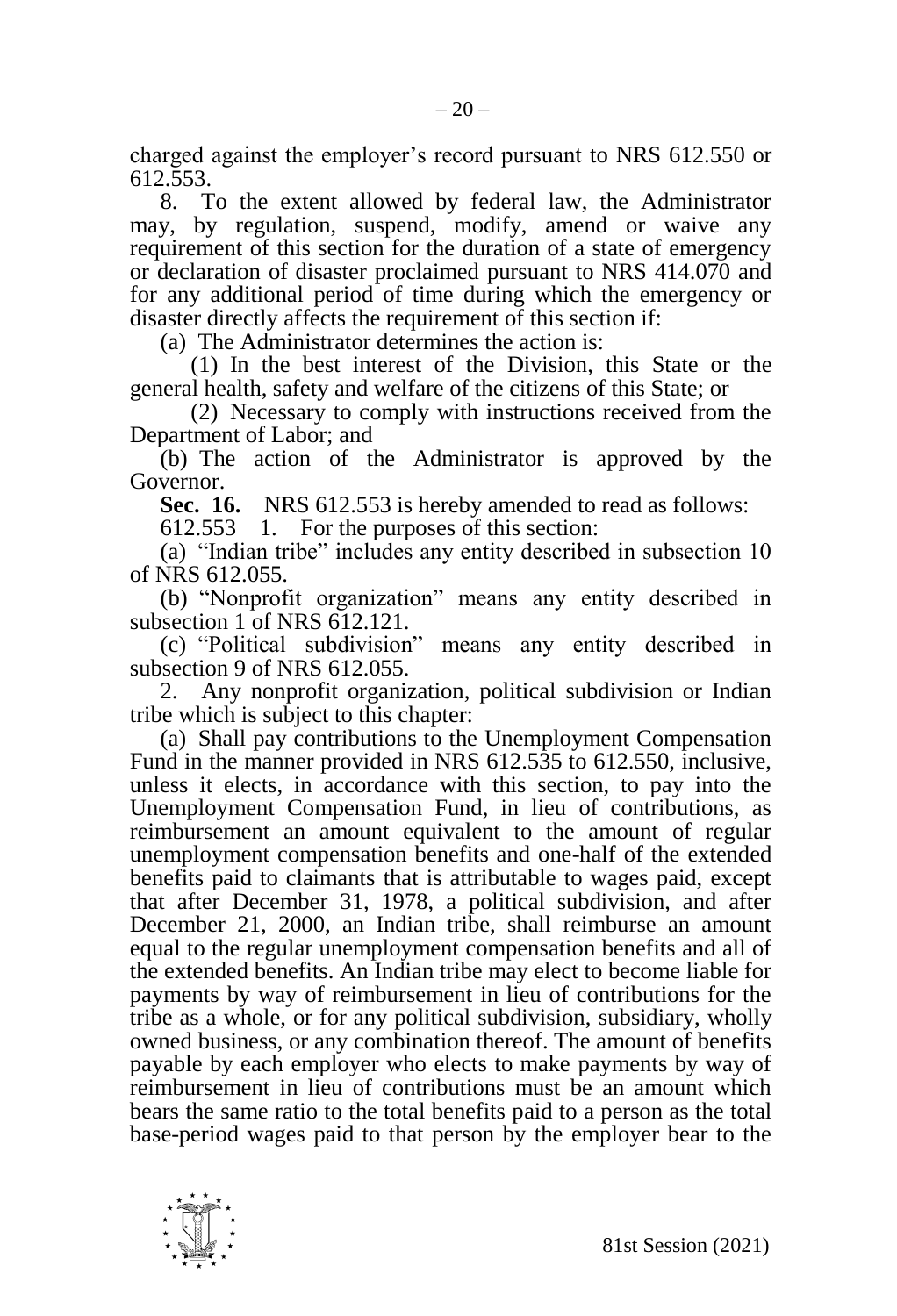total base-period wages paid to that person by all of the person's base-period employers. Two or more employers who have become liable for payments by way of reimbursement in lieu of contributions may file a joint application, in accordance with regulations of the Administrator, for the establishment of a group account for the purpose of sharing the cost of benefits paid that are attributable to service in the employ of such employers.

(b) May elect to become liable for payments by way of reimbursement in lieu of contributions for a period of not less than 4 consecutive calendar quarters beginning with the first day of the calendar quarter on which it became subject to this chapter by filing a written notice with the Administrator not later than 30 days immediately following the date of the determination that it is subject to this chapter. The organization remains liable for payments by way of reimbursement in lieu of contributions until it files with the Administrator a written notice terminating its election not later than 30 days before the beginning of the taxable year for which the termination is first effective.

3. Any nonprofit organization, political subdivision or Indian tribe which is paying contributions as provided in NRS 612.535 to 612.550, inclusive, may change to a reimbursement-in-lieu-ofcontributions basis by filing with the Administrator not later than 30 days before the beginning of any taxable year a written notice of its election to become liable for payments by way of reimbursements in lieu of contributions. The election is not terminable by the organization for that and the next taxable year.

4. The Administrator may for a good cause extend the period in which a notice of election or a notice of termination must be filed and may permit an election to be retroactive, but not any earlier than with respect to benefits paid after December 31, 1970, for a nonprofit organization, December 31, 1976, for a political entity, or December 21, 2000, for an Indian tribe.

5. The Administrator shall notify each nonprofit organization, political subdivision and Indian tribe of any determination which the Administrator may make of its status as an employer and of the effective date of any election which it makes and of any termination of such election. The Administrator's determination is subject to reconsideration, petitions for hearing and judicial review in accordance with the provisions of this chapter.

6. The amount of reimbursement in lieu of contributions due from each employing unit which elects to make reimbursement in lieu of contributions must be determined by the Administrator as soon as practicable after the end of each calendar quarter or at the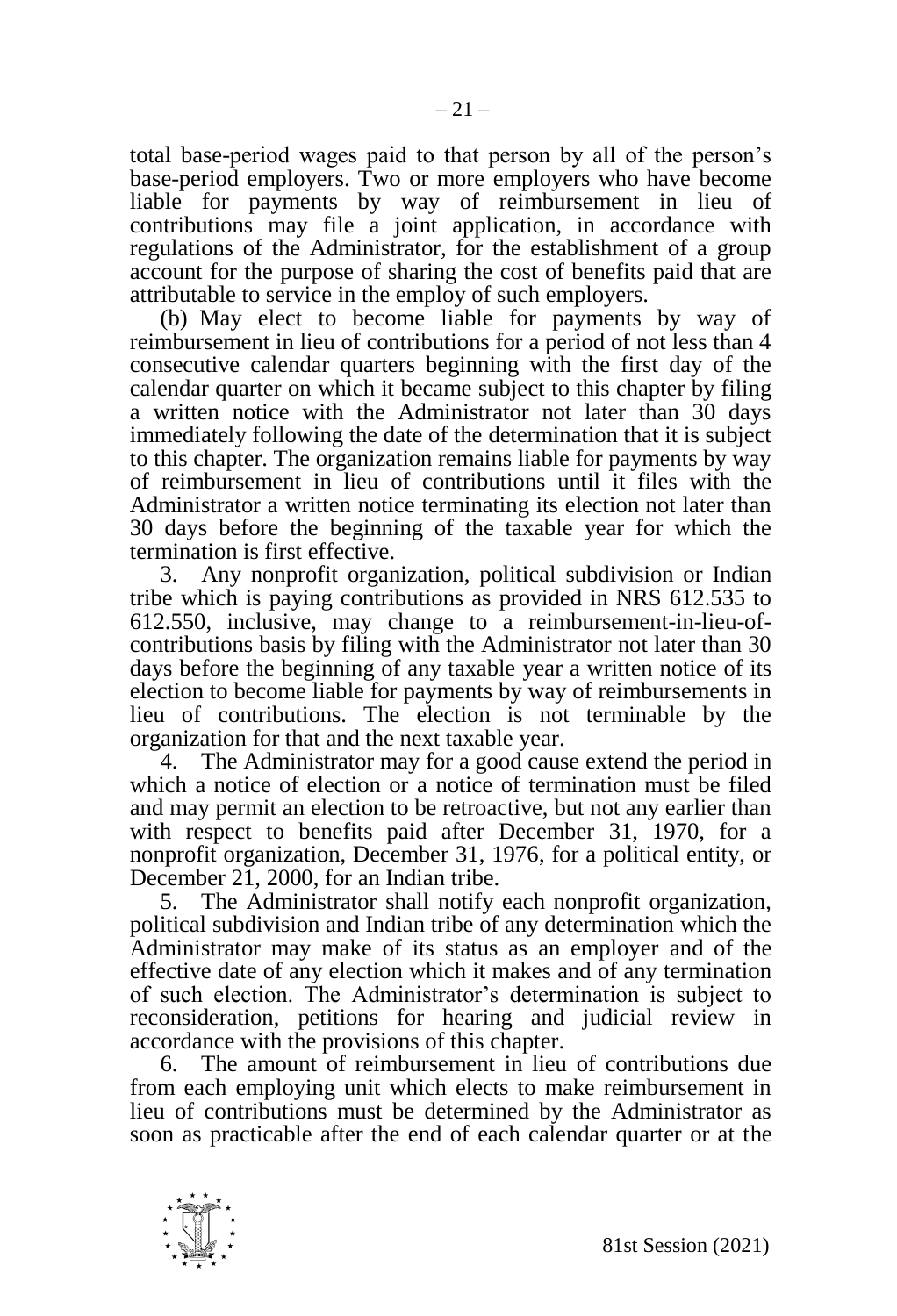end of any other period as determined by the Administrator. The Administrator shall bill each employing unit which makes reimbursement in lieu of contributions for an amount determined pursuant to paragraph (a) of subsection 2. Amounts due under this subsection must be paid not later than 30 days after a bill is mailed to the last known address of the employing unit **[**.**]** *or electronically transmitted to the employing unit.* If payment is not made on or before the date due and payable, the whole or any part thereafter remaining unpaid bears interest at the rate of one-half percent per month or fraction thereof, from and after the due date until payment is received by the Administrator. The amount of payments due, but not paid, may be collected by the Administrator, together with interest and penalties, if any, in the same manner and subject to the same conditions as contributions due from other employers. The amount due specified in any bill from the Administrator is conclusive and binding on the employing unit, unless not later than 15 days after the bill was mailed to its last known address, the employing unit files an application for redetermination. A redetermination made under this subsection is subject to petition for hearing and judicial review in accordance with the provisions of this chapter. Payments made by any nonprofit organization, political subdivision or Indian tribe under the provisions of this section must not be deducted, in whole or in part, from the wages of any person employed by that organization.

7. The Administrator shall:

(a) Suspend the election of an Indian tribe to become liable for payments by way of reimbursement in lieu of contributions if the tribe fails to make payment, together with interest and penalties, if any, within 90 days after the tribe receives a bill from the Administrator.

(b) Require an Indian tribe whose election to become liable for payments by way of reimbursement in lieu of contributions is suspended pursuant to subsection 1 to pay contributions as set forth in NRS 612.535 to 612.550, inclusive, for the following taxable year unless the Administrator receives its payment in full before the Administrator computes the contribution rates for that year.

(c) Reinstate the election of an Indian tribe to become liable for payments by way of reimbursement in lieu of contributions that is suspended pursuant to subsection 1 if the tribe:

(1) Has paid all contributions pursuant to NRS 612.535 to 612.550, inclusive, including interest and penalties, for not less than 1 year; and

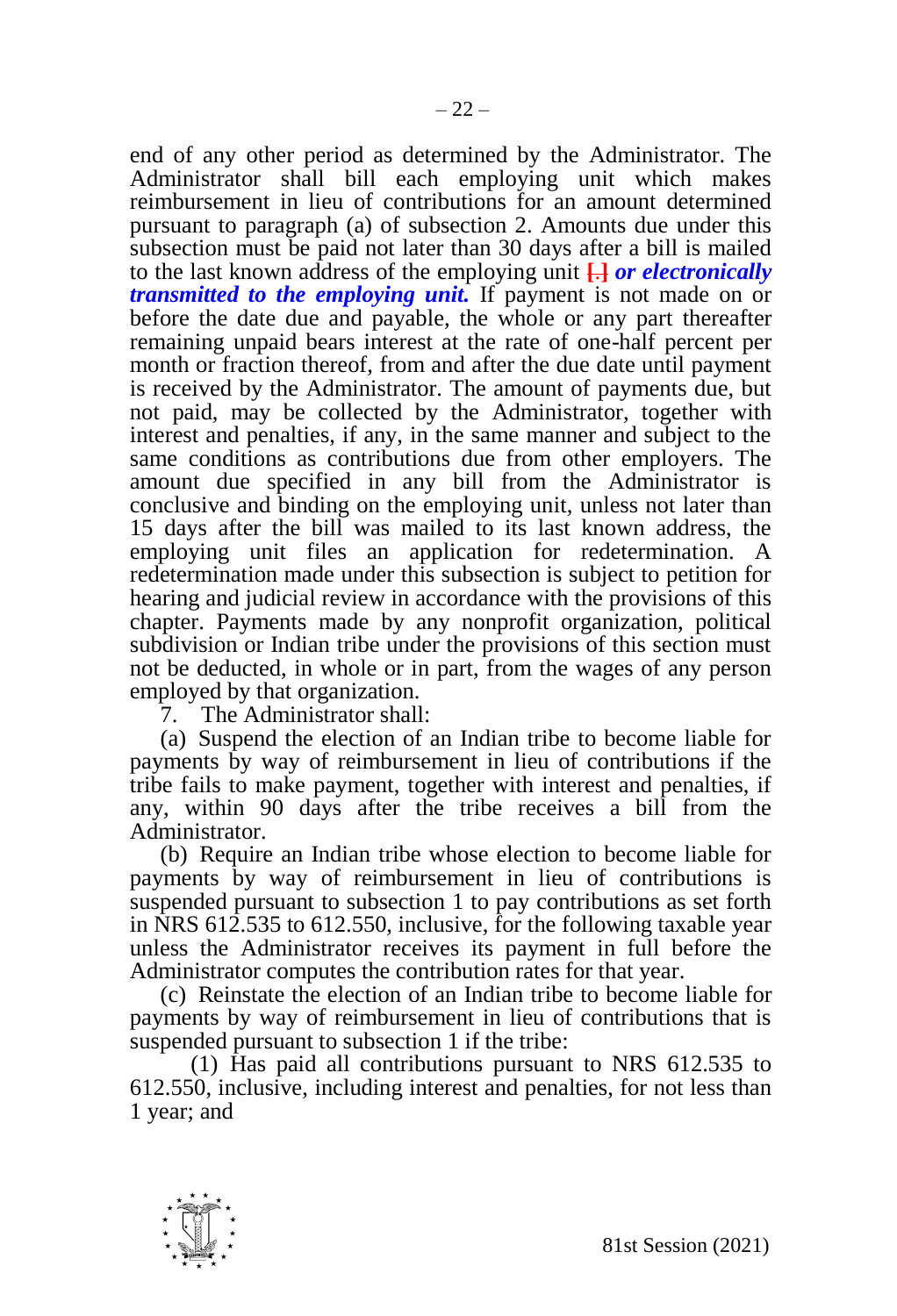(2) Has no unpaid balance owing to the Administrator for any contribution, payment in lieu of contributions, penalty or interest.

8. Benefits are payable on the basis of employment to which this section applies, in the same amount, on the same terms and subject to the same conditions as benefits payable on the basis of other employment subject to this chapter.

9. In determining contribution rates assigned to employers under this chapter, the payrolls of employing units liable for payments in lieu of contributions must not be included in computing the contribution rates to be assigned to employers under this chapter. The reimbursement in lieu of contributions paid by or due from such employing units must be included in the total assets of the fund in the same manner as contributions paid by other employers.

10. The provisions of NRS 612.550 do not apply to employers who elect reimbursement in lieu of contributions.

11. Except as inconsistent with the provisions of this section, the provisions of this chapter and regulations of the Administrator apply to any matter arising pursuant to this section.

**Sec. 17.** NRS 612.630 is hereby amended to read as follows:

612.630 1. In addition to or independently of the remedy by civil action provided in NRS 612.625, the Administrator, or the Administrator's authorized representative, after giving to any employer who defaults in any payment of contributions, interest or forfeit provided by this chapter 15 days' notice by registered or certified mail, addressed to the employer's last known place of business or address, *or notice by electronic transmission,* may file in the office of the clerk of the district court in the county in which the employer has his or her principal place of business, or if there is no such principal place of business, then in Carson City, a certificate, which need not be verified, but which must specify the amount of contribution, interest and forfeit due, the name and last known place of business of the employer liable for the same, and which must contain a statement that the Division has complied with all the provisions of this chapter in relation to the computation and levy of the contribution, together with the request that judgment be entered for the State of Nevada, and against the employer named, in the amount of the contribution, interest and forfeit set forth in the certificate.

2. Within the 15-day period, the employer may pay the amount specified in such notice, under protest, to the Administrator, and thereupon has the right to initiate, within 60 days following such payment, and to maintain his or her action against the Division for a

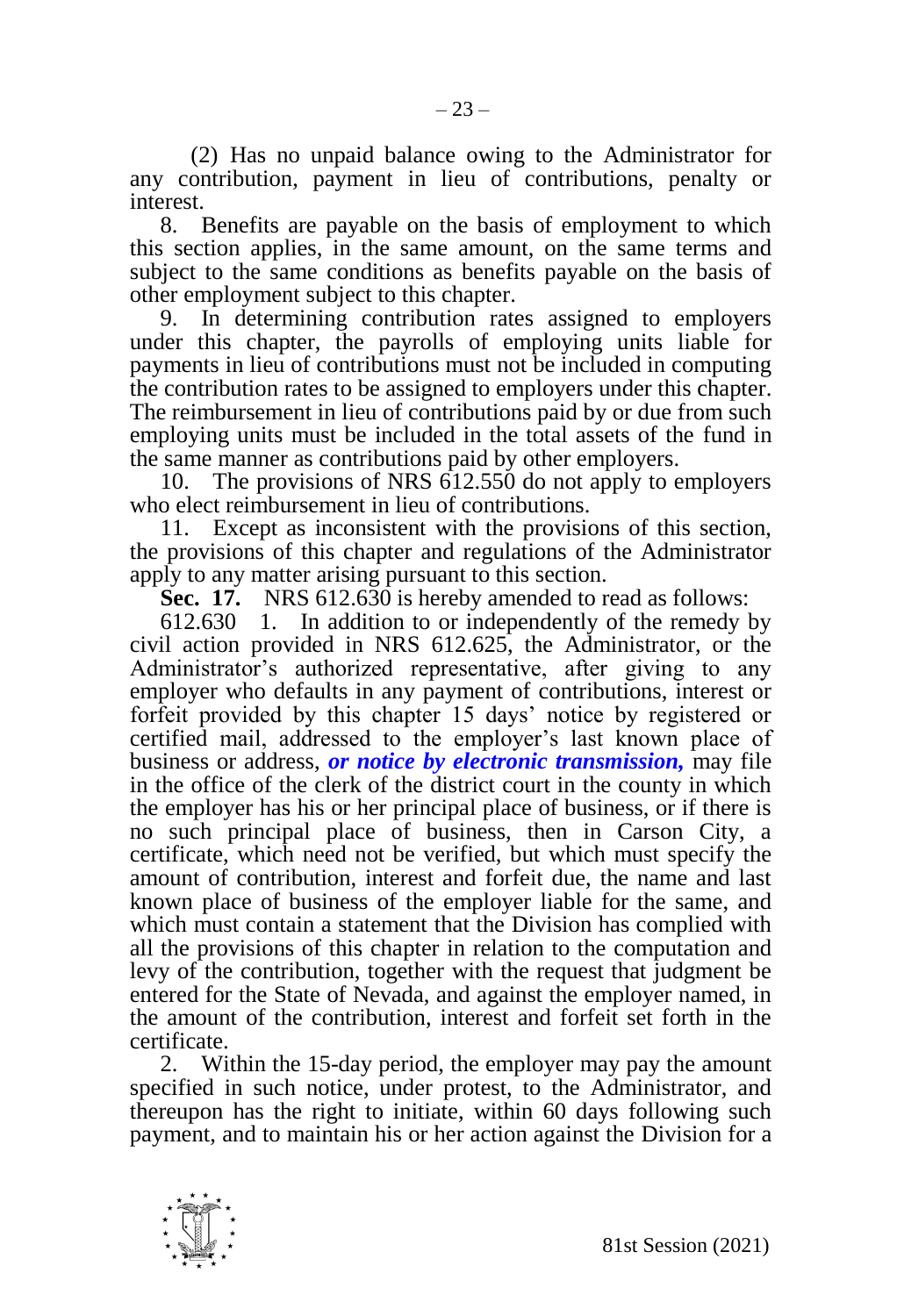refund of all or any part of any such amount and to recover so much thereof as may have been erroneously assessed or paid. Such an action by the employer must be commenced and maintained in the district court in the county wherein is located the principal place of business of the employer. In the event of entry of judgment for the employer, the Division shall promptly refund such sum without interest as may be determined by the court.

3. If no such payment under protest is made as provided in subsection 2, upon filing the certificate as provided in subsection 1, the clerk of the district court shall immediately enter a judgment in favor of the Division and against the employer in the amount of the contributions, interest and forfeit set forth in the certificate.

**Sec. 17.5.** NRS 612.655 is hereby amended to read as follows:

612.655 1. Where a payment of contributions, forfeit or interest has been erroneously collected, an employer may **[**, not later than 3 years after the date on which such payments became due,**]** make application for  $\frac{1}{2}$  and adjustment thereof in connection with subsequent contributions, forfeit or interest payments or for**]** a refund. All such **[**adjustments or**]** refunds will be made without interest. **[**An**]**

*2. Where a payment of contributions, forfeit or interest has been erroneously collected, an employer may, not later than 3 years after the date on which such payments became due, make application for an* adjustment **[**or refund**]** *thereof in connection with subsequent contributions, forfeit or interest payments. An adjustment* will not be made in any case with respect to contributions on wages which have been included in the determination of an eligible claim for benefits, unless it is shown to the satisfaction of the Administrator that such determination was due entirely to the fault or mistake of the Division.

**[**2.**]** *3.* Refunds of interest and forfeit collected under NRS 612.618 to 612.675, inclusive, 612.7102 to 612.7116, inclusive, and 612.740 and paid into the Employment Security Fund established by NRS 612.615 must be made only from the Employment Security Fund.

**Sec. 18.** NRS 612.686 is hereby amended to read as follows:

612.686 1. If a person is notified of a delinquency pursuant to NRS 612.685, the person shall neither transfer, pay over nor make any other disposition of money or property belonging to the delinquent employing unit, or any portion thereof, until the Administrator consents thereto in writing.

2. A person so notified shall, within 11 days after receipt of the notice, advise the Administrator of all credits, debts or other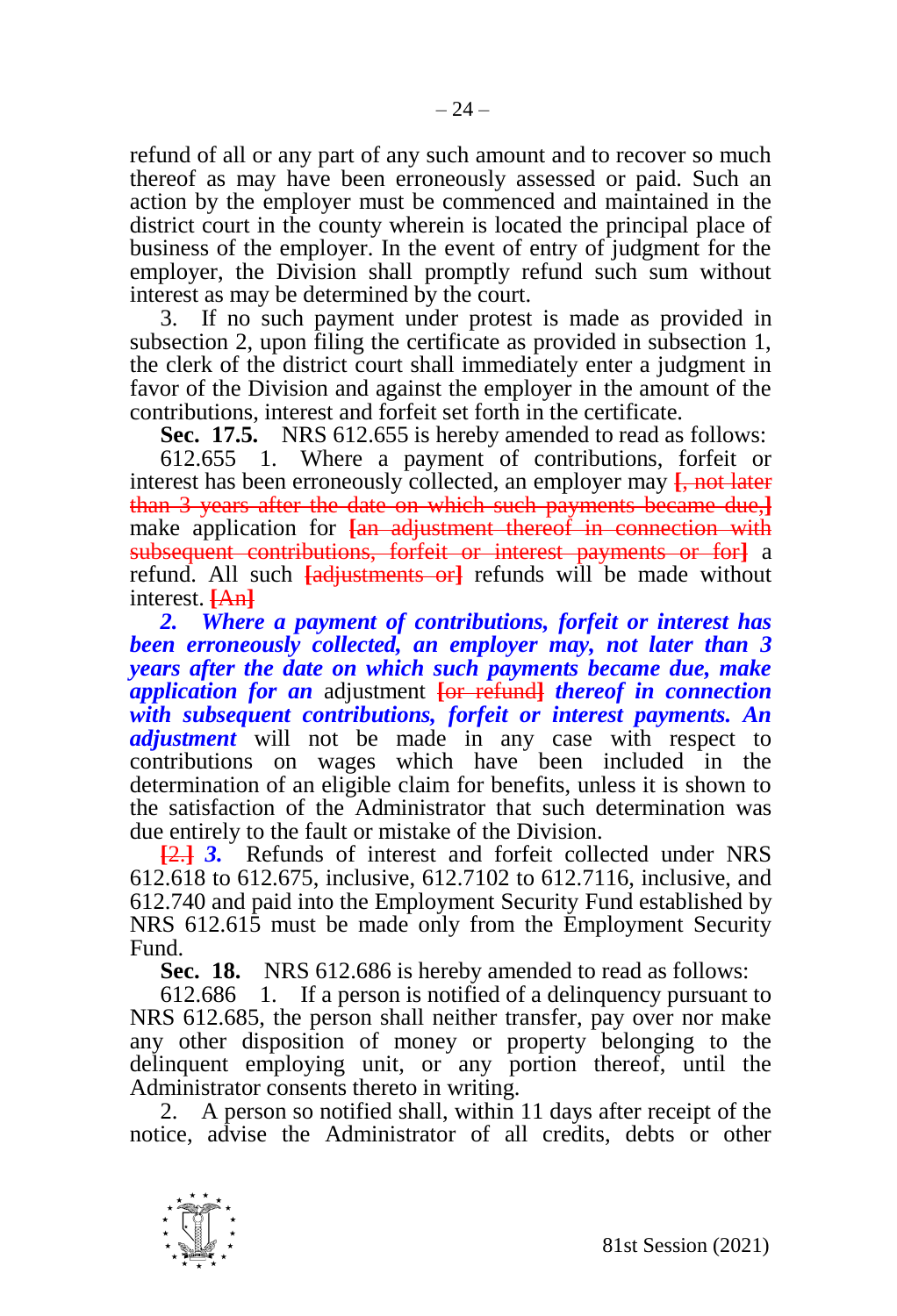personal property of the delinquent employing unit in the person's possession, under the person's control or owing by the person, as the case may be.

3. The Administrator may, **[**personally or**]** by registered or certified mail **[**,**]** *or electronic transmission,* give the person so notified a demand to transmit. Upon receipt of the demand, that person shall transmit to the Division, within the time and in the manner stated in the demand, the lesser of:

(a) All the credits, debts or other personal property of the delinquent employing unit in the person's possession, under the person's control or owing by the person; or

(b) The amount specified in the demand.

 $\rightarrow$  Except as otherwise provided in subsection 4, no further notice is required.

4. If the property of the delinquent employing unit consists of a series of payments owed to it, the person who owes or controls the payments shall transmit them to the Division until otherwise notified by the Administrator. If the debt is not paid within 1 year after the demand to transmit was given, the Administrator shall give another demand to the person who owes or controls the payments, instructing the person to continue to transmit the payments or informing the person that the person's duty to transmit them has ceased.

5. A person notified of a delinquency who makes any transfer or other disposition of property required to be withheld or transmitted to the Division is liable for the amount of the delinquency to the extent of the value of the property or the amount of the debt so transferred or paid.

6. The Division shall determine as promptly as practicable whether sufficient liquid assets have been withheld or transmitted to satisfy its claim. As soon as the Division determines that the assets are sufficient, it shall consent in writing to a transfer or other disposition of assets in excess of the amount needed.

**Sec. 18.5.** NRS 612.705 is hereby amended to read as follows: 612.705 1. **[**No**]** *Neither the State of Nevada nor any* person

claiming benefits may be charged fees of any kind in any proceeding under this chapter by the Board of Review, the Administrator, or representatives of the Board of Review or the Administrator, or by any court or officer thereof.

2. Any person claiming benefits in any proceeding before the Administrator or the Board of Review, or representatives of the Board of Review or the Administrator, or a court, may be represented by counsel or other duly authorized agent, but no such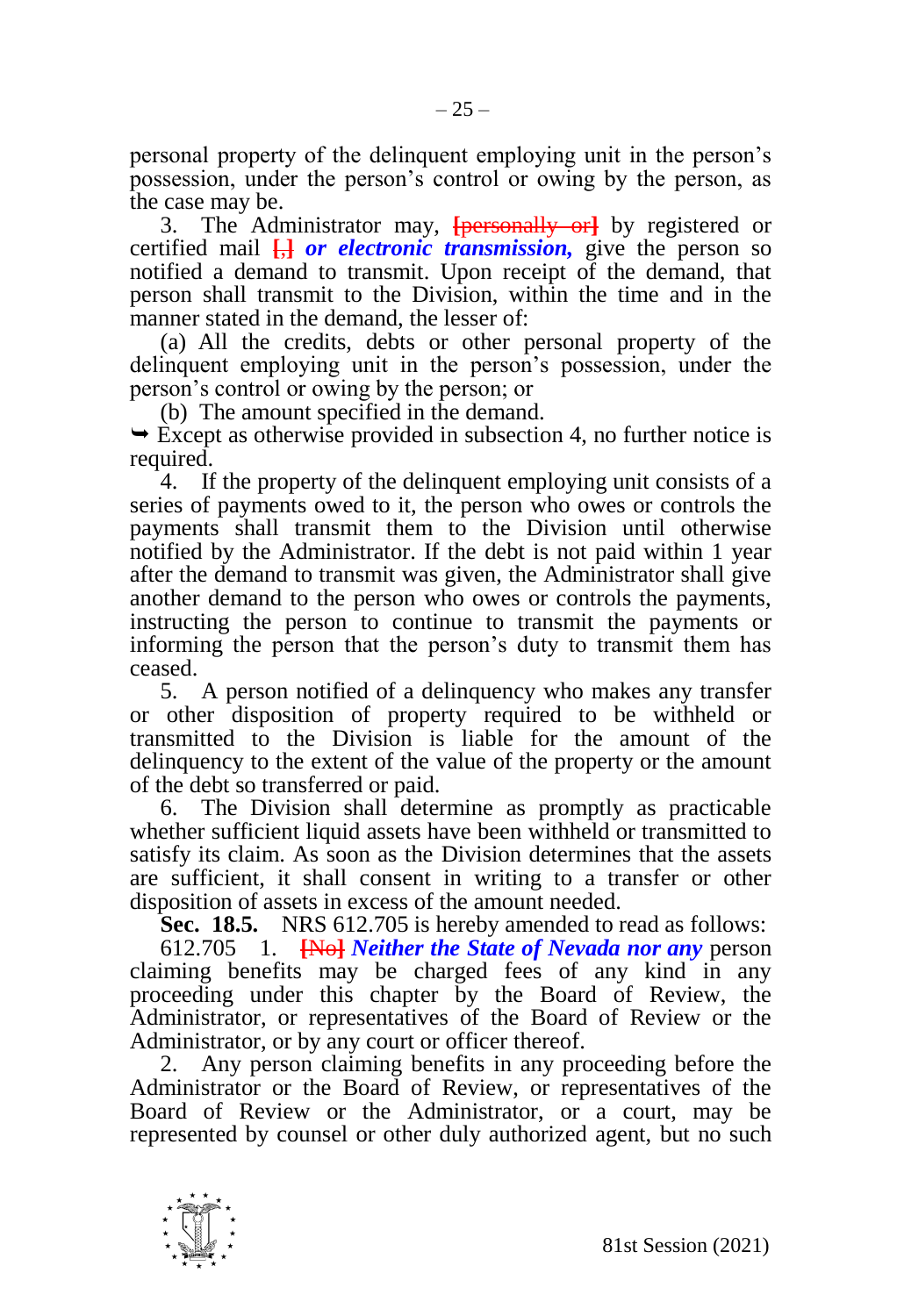counsel or agents may either charge or receive for such services more than an amount approved by the Board of Review.

3. Any person, firm or corporation who exacts or receives any remuneration or gratuity for any services rendered on behalf of a claimant except as allowed by this section and in an amount approved by the Board of Review is guilty of a misdemeanor.

4. Any person, firm or corporation who solicits the business of appearing on behalf of a claimant or who makes it a business to solicit employment for another in connection with any claim for benefits under this chapter is guilty of a misdemeanor.

**Sec. 19.** (Deleted by amendment.)<br>**Sec. 19.5.** 1. Notwithstanding

**Sec. 19.5.** 1. Notwithstanding the provisions of NRS 612.550, benefits paid to a person during the second or third calendar quarter of calendar year 2020 must not be charged against the experience rating record of any of the person's base period employers.

2. Notwithstanding the provisions of NRS 612.553, as amended by section 16 of this act, in determining the amount of payment by way of reimbursement in lieu of contributions due from an employer who elects to make payments by way of reimbursement in lieu of contributions pursuant to NRS 612.553, as amended by section 16 of this act, the Administrator of the Employment Security Division of the Department of Employment, Training and Rehabilitation shall, for any week of unemployment beginning on or after March 13, 2020, in which federal funds provided pursuant to Section 903(i) of the Social Security Act, 42 U.S.C. § 1103(i) are available, reduce the amount of payment by way of reimbursement due that is attributable to benefits paid to a person during such a week in an amount determined by the Administrator so as to:

(a) Use all available federal funds provided pursuant to Section 903(i) of the Social Security Act, 42 U.S.C. § 1103(i); and

(b) Result in the employer owing no amount of payment by way of reimbursement for that week.

3. As used in this section:

(a) "Base period" has the meaning ascribed to it in NRS 612.025.

(b) "Benefits" has the meaning ascribed to it in NRS 612.035.

(c) "Calendar quarter" has the meaning ascribed to it in NRS 612.040.

(d) "Employer" has the meaning ascribed to it in NRS 612.055.

**Sec. 20.** 1. This section becomes effective upon passage and approval.

2. Section 4 of this act becomes effective: